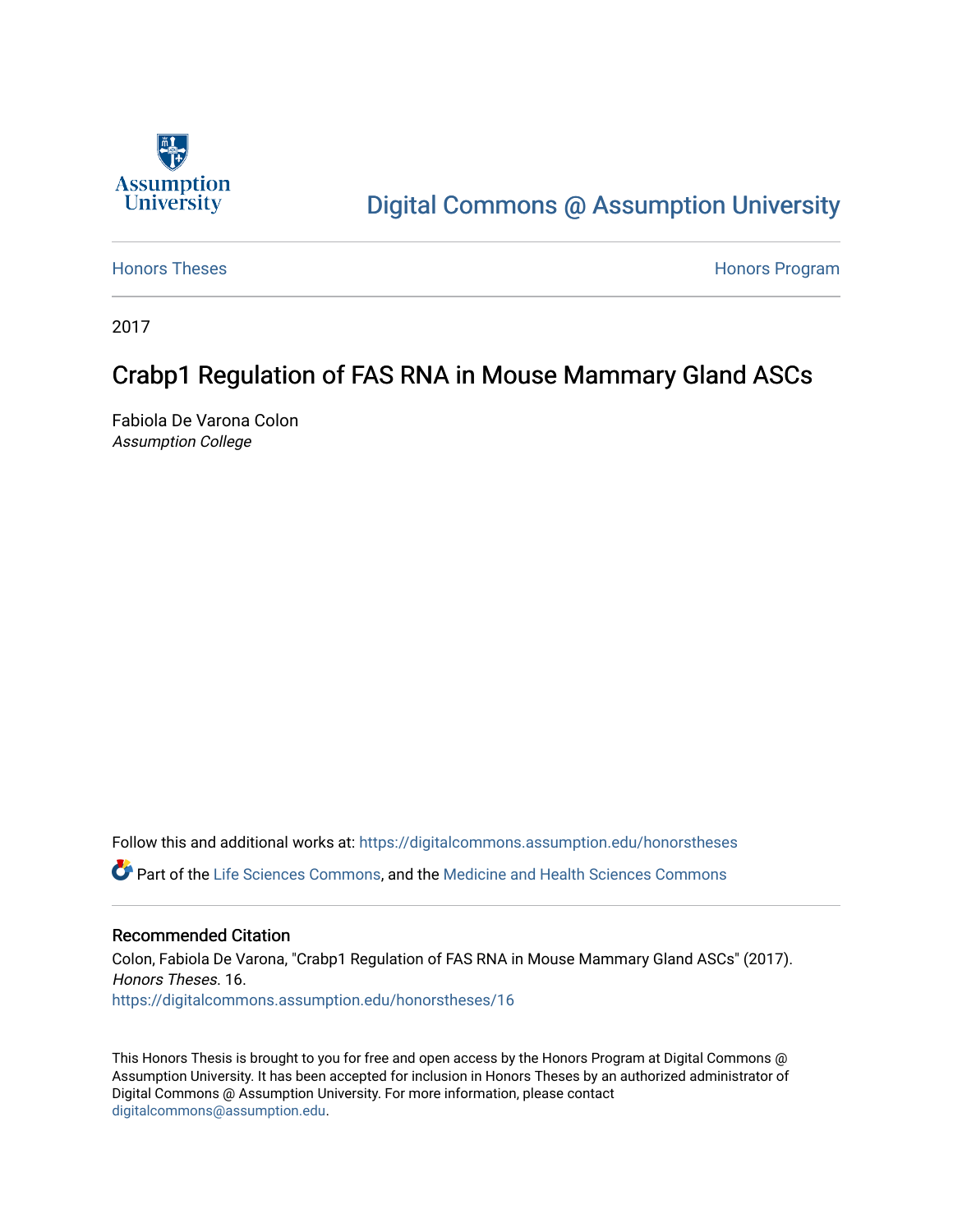# Crabp1 regulation of FAS RNA in mouse mammary gland ASCs

By

Fabiola De Varona Colón

Faculty Supervisor: Prof. Jessica McCready, Ph.D.

Natural Sciences Department

A Thesis Submitted to Fulfill the Requirements of the Honors Program at Assumption College

Spring 2017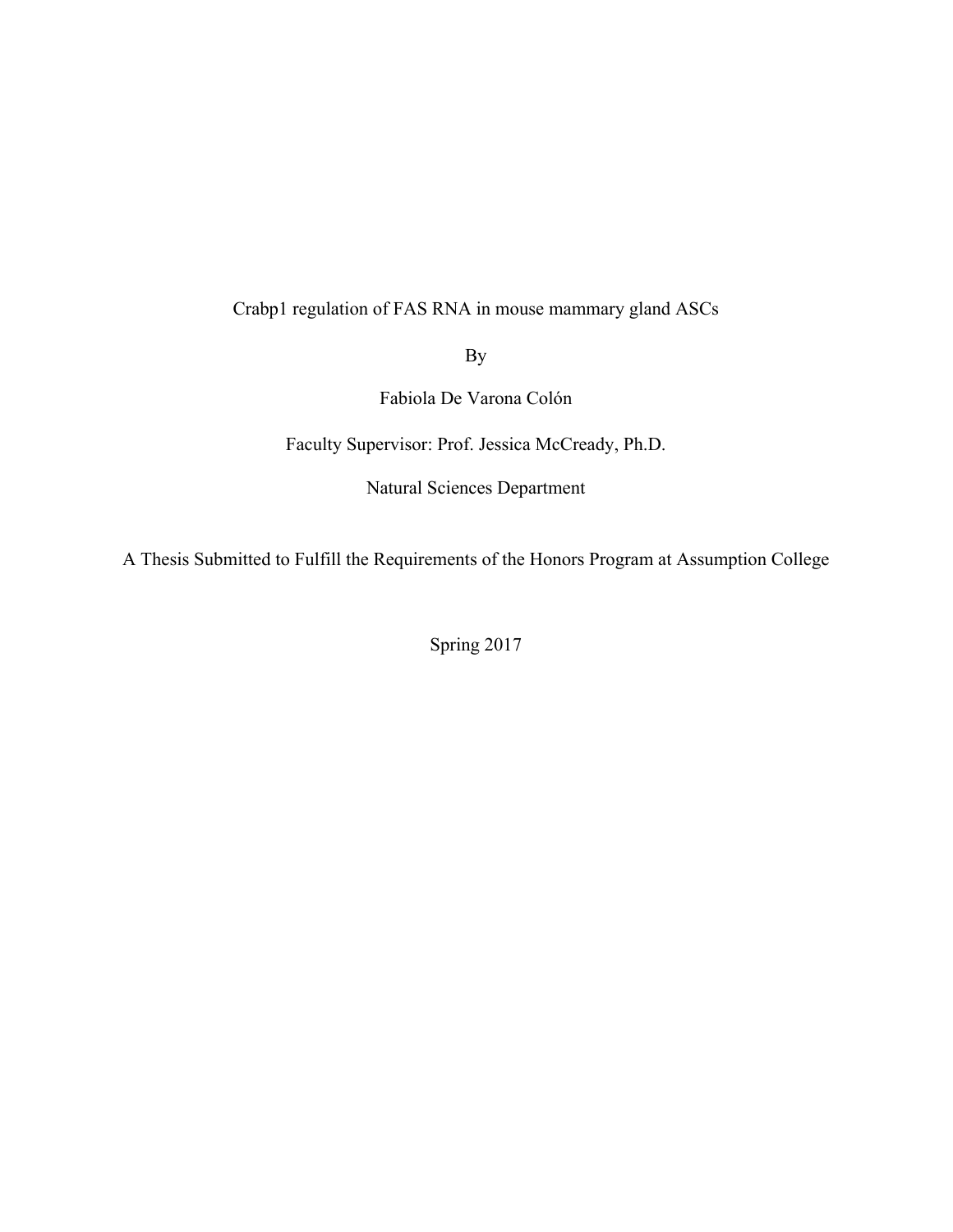### **Acknowledgements:**

The completion of this thesis could not have been possible without the support of an incredible group of people that have supported me and guided me. First, I would like to extend a special thank you to my thesis mentor**,** Dr. Jessica McCready**,** for her guidance, support, and patience throughout this process. Without her enthusiasm to teach my fellow lab colleagues and me**,** this would not be possible. It has truly been an honor to work and learn from her since this past summer of 2016. I would also like to thank Dr. McCready for allowing me to work with her and teaching me what it means to work in lab research. I would also like to extend my gratitude to Darlene Thornton and Claudia Restrepo for the incredible amount of time and support they have given me. Thank you, Claudia and Darlene, for providing me with all the last minute material needed in the lab. I would also like to thank my fellow co-workers, including Mike Doyle, Jennelle LeBeau, and Robert Benjamin**,** who created a friendly and enjoyable work environment in the lab. Working with them was a great learning experience for me.

I would like to thank Professor Mary Pickering and Professor Laura Marcotte for agreeing to be part of my thesis committee and providing me with suggestions in finishing the thesis writing process. Thanks also to the Natural Sciences Department, Professor Molly Flynn, and the Honors Program for inspiring and supporting students like me to pursue research projects that will nourish our knowledge and experiences. Last but not least, I would like to thank God, my family, and friends for their unending amount of love and support throughout my four years at Assumption College. You have given me the courage and motivation to pursue an education in the natural sciences and to complete my thesis. Words cannot express how much I have enjoyed completing this research project and writing the final version of my thesis. Thank you to all who made it possible.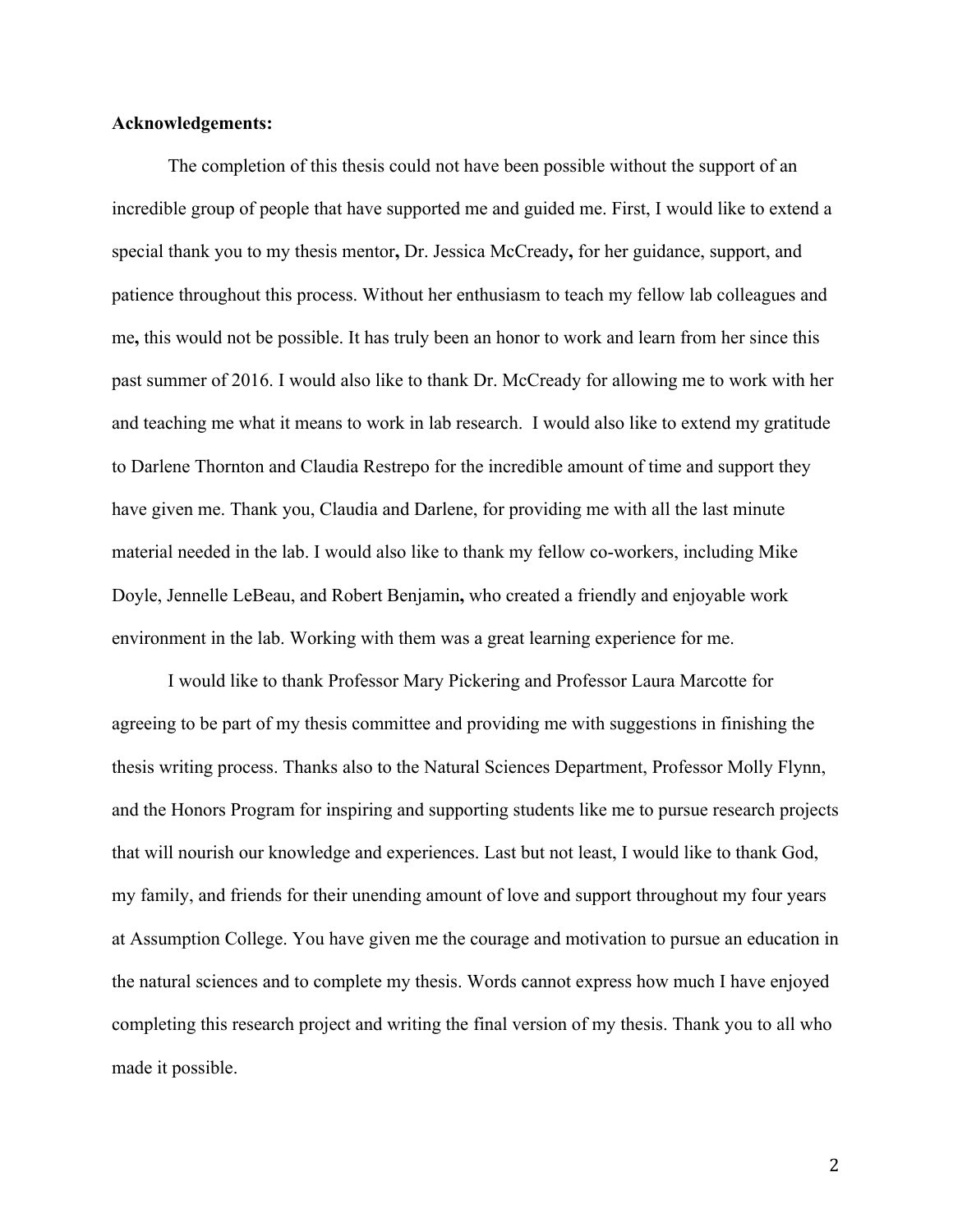# **Table of Contents:**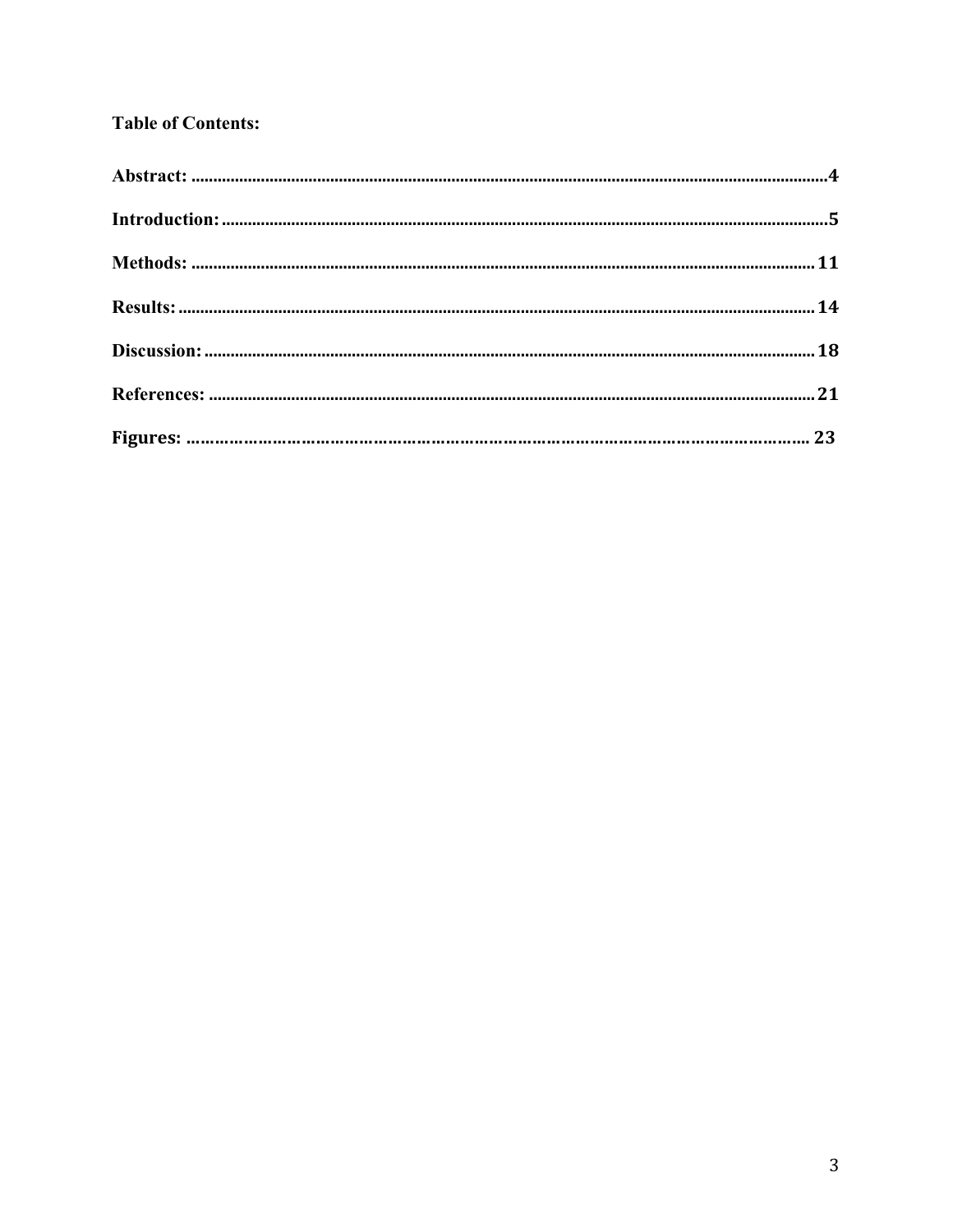#### **Abstract:**

**Introduction:** The cellular retinoic acid binding protein 1 (Crabp1) promotes tumor growth and is expressed in adipocyte stromal cells (ASCs-L) present during lactation. One known function of Crabp1 is the binding and retention of retinoic acid (RA) in the cytoplasm. This can prevent RA regulated transcription of other genes. Research has shown that Crabp1 is also responsible for the inability of ASC-Ls to retain lipid. This study hoped to connect these two functions of Crabp1 and hypothesized that Crabp1 limits lipid accumulation through Fatty acid synthase (*FAS*) transcriptional regulation. *FAS* is an example of a gene that is regulated by RA.

**Methods:** Luciferase assays, RT-qPCR, and Oil Red O assays were performed to study *FAS* promoter activity, mRNA levels, and lipid accumulation, respectively. ASCs at different stages of mammary gland development were studied to determine the relationship between Crabp1, *FAS*, and lipid accumulation upon RA treatment.

**Results**: Our results suggest that RA treatment leads to a decrease in *FAS* promoter activity as well as *FAS* and *Crabp1* mRNA levels in ASC-Nulliparous. Furthermore, higher *Crabp1* mRNA levels in ASC-Ls did not correlate with a decrease in *FAS* mRNA. ASC-Ls also showed low lipid accumulation in the presence of adipocyte differentiation media, suggesting that Crabp1 regulates lipid accumulation, but not through the regulation of *FAS.*

**Conclusion**: The mechanisms of Crabp1 in lipid regulation of ASCs remains to be determined. Our data show that Crabp1 does not regulate *FAS* though RA retention in ASC-Ls. However, our results are consistent with the literature in that ASC-Ls have high levels of Crabp1, but low lipid accumulation. Through understanding how Crabp1 is acting on the adipocytes in the mammary gland it can be better understood what its tumor promoting function is in PABCs.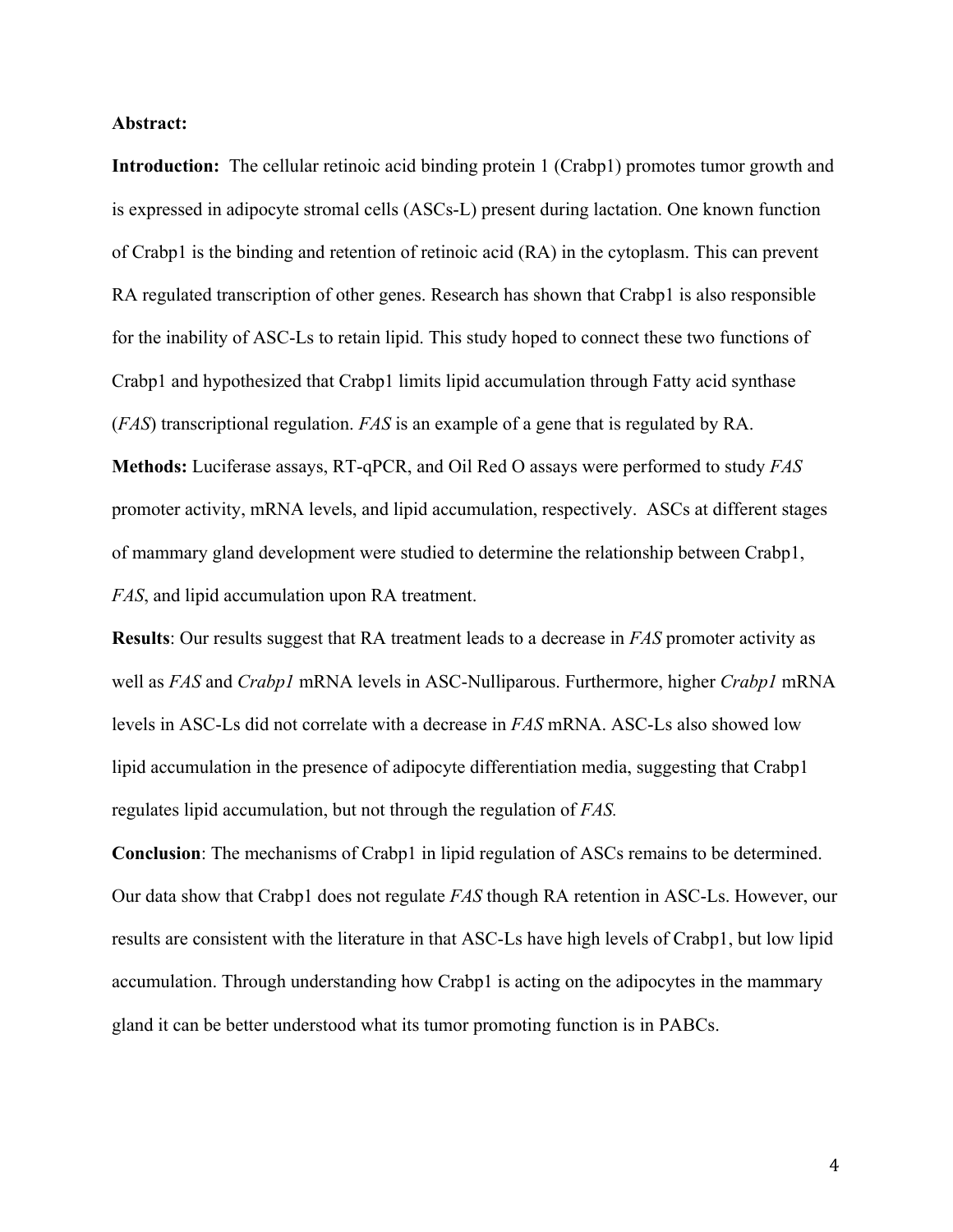#### **Introduction:**

Cancer is a broad term used to describe diseases in which cells grow out of control, destroying body tissue. Breast cancer forms in the cells of the breast, and it is the most common malignancy during pregnancy [1]. Breast cancer diagnosed during pregnancy or within the first postpartum year is called pregnancy associated breast cancer (PABC) [2]. Approximately one in 3,000 pregnant women are diagnosed with PABCs [1]. PABCs tend to be at an advanced stage when diagnosed and present larger tumors and higher percent of hormone receptor-negative tumors. These cancers are associated with a poor prognosis because metastasis is common. Mechanisms for these tumor growths are being studied and have not been fully understood [2].

The mammary gland is made up of epithelial cells and stromal cells. Stromal cells consist of pre-adipocytes, adipocytes, fibroblasts, blood vessels, inflammatory cells and extracellular matrix. Although breast cancer begins in the epithelium, stromal cells have a role in tumorigenesis [3]. Studies show that the mammary gland development has properties similar to breast cancer, such as reinitiation of cell proliferation, resistance to apoptosis, and angiogenesis, which are properties of tumor progression. The first stage of mammary gland development is called nulliparous. This stage describes women who have not been pregnant and have some epithelial cells filling the gland. During pregnancy, the second stage of development, there is epithelial cell proliferation. During lactation, these epithelial cells expand and differentiate into secretory, milk producing lobular alveoli. At this time the adipocytes decrease their lipid content in the gland. Then, during the involution stage, the secretory epithelium is removed by processes such as apoptosis. Lastly, the adipocytes refill with lipid in the regressed gland similarly to the nulliparous stage.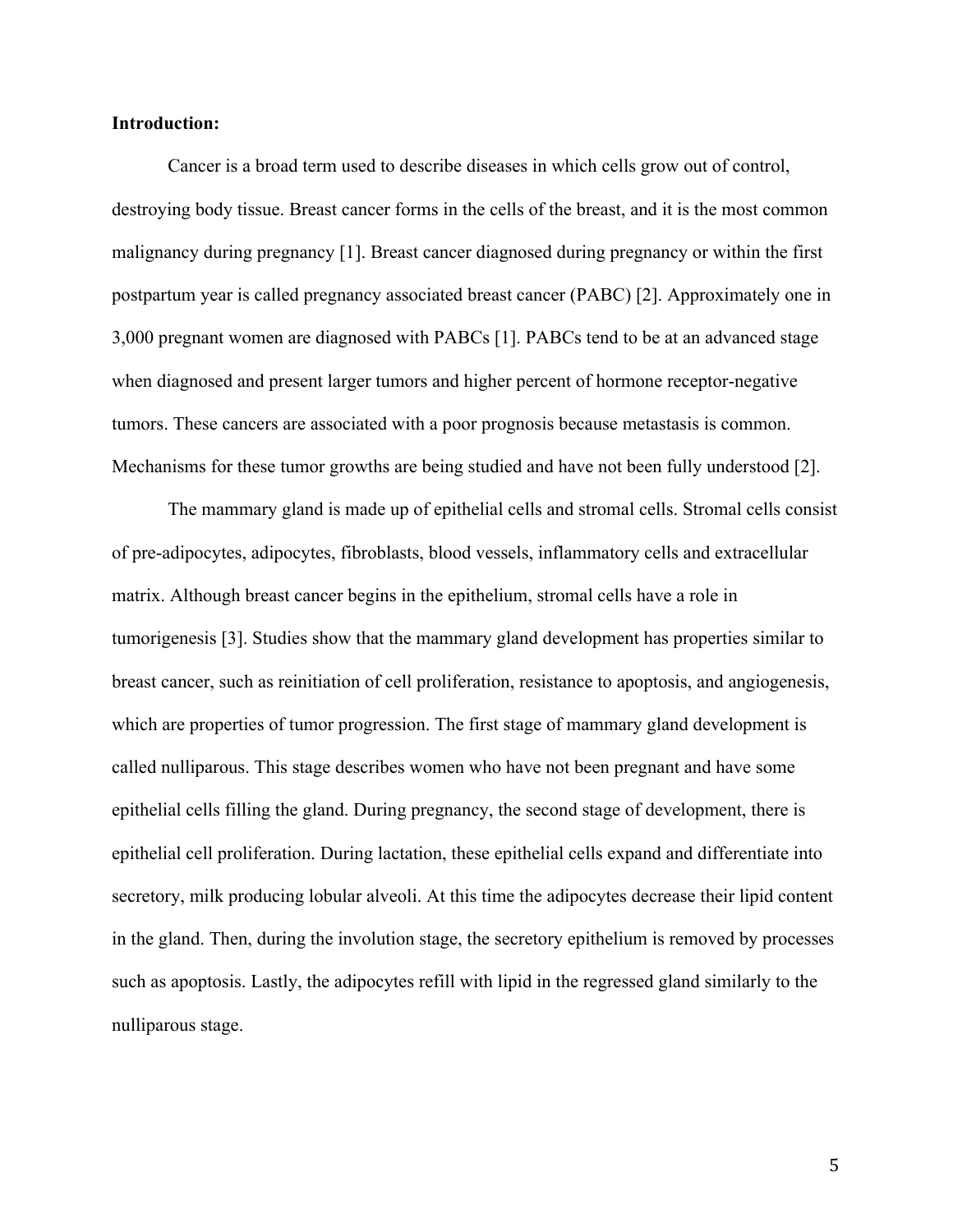Changes in the microenvironments of mammary gland development are tumor promoting, allowing for the high mortality rate [4]. The microenvironments from different stages of mammary gland development differ in promoting tumors. For example, remodeling during lactation and involution stages has been specifically implicated in promoting PABCs [4,5].

Lactation, a stage associated with epithelial differentiation and milk production promotes changes in vasculature and adipose tissue [5]. In that study, tumors from pregnant and lactating stages were larger than that in nulliparous and involution stages. The study notes that an increase in hormone levels can be causing the accelerated tumor growth during these stages. However, it suggests that changes in cellular composition within the lactating mammary gland microenvironment could be also accountable for these tumor growths. Through the study, it was found that adipocyte stromal cells (ASCs) from the lactating stage (ASC-Ls) of the mammary gland were responsible for the accelerated tumor growth. The study showed that under identical conditions, ASC-Ls did not accumulate lipid, unlike ASCs of nulliparous, pregnant, involuting, and regressed glands. ASC-Ls were found to be lipolytic, unable to accumulate lipid, and unable to fully differentiate. However, these cells accelerated tumor growth through angiogenesis, the development of new blood vessels.

Cellular retinoic acid binding protein 1 (*Crabp1*) gene was one of the most differentially expressed in ASC-Ls [5]. The inhibition of this gene caused increased lipid accumulation and decreased tumor promotion, indicating that Crabp1 modulates the tumor-promoting environment of ASC-Ls. Crabp1 also affects the tumor promoting activity of carcinoma associated fibroblasts (CAFs), cells surrounding tumors in human patients. Crabp1 could also modulate tumor angiogenesis in CAFs. The ASCs and their expression of Crabp1 seemed to be restricted to lactation and cancer.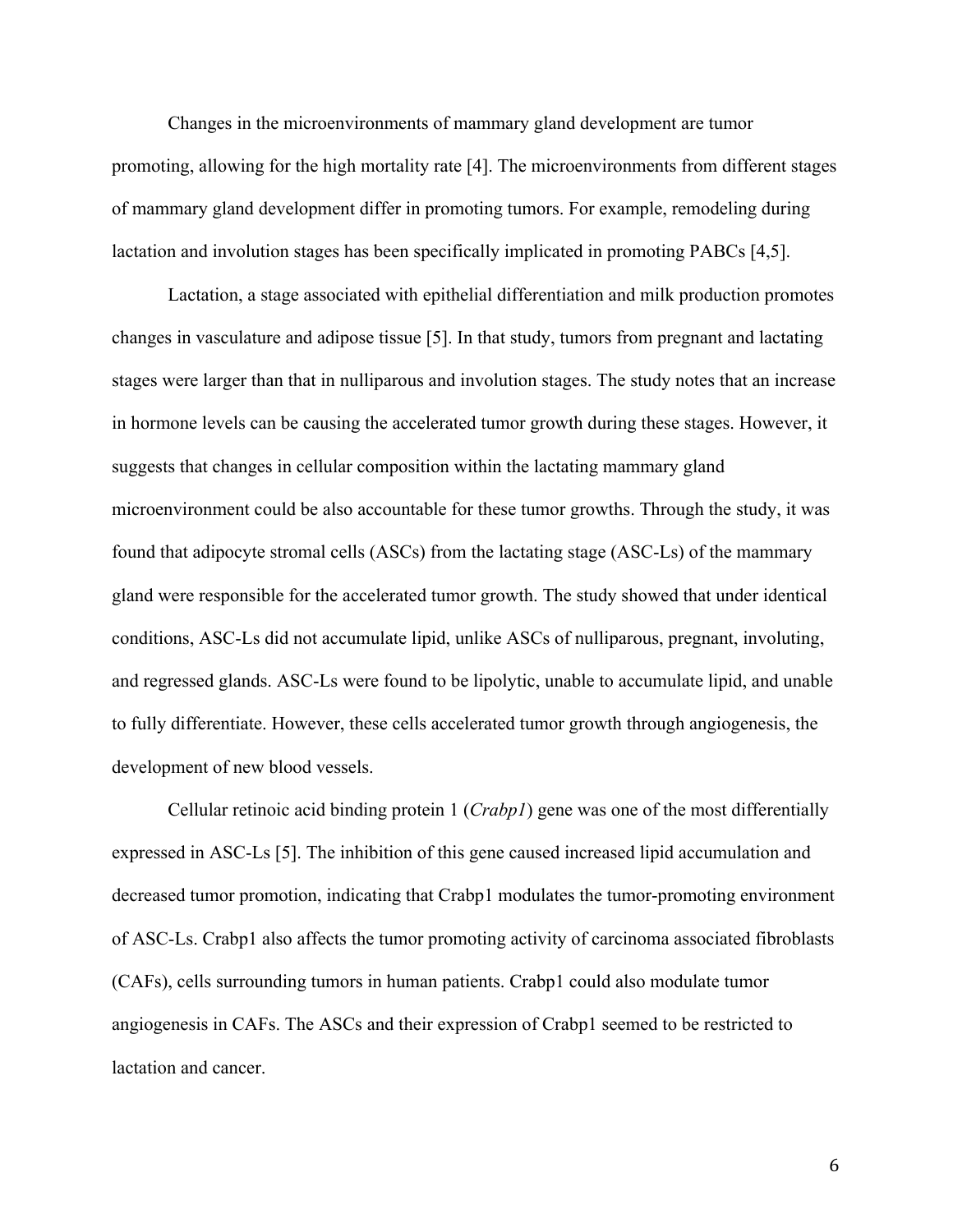High levels of Crabp1 are associated with a poor prognosis of breast cancer [6]. Crabp1, like Crabp2 and Fabp5 (other retinoic acid binding proteins) affects retinoic acid induced cell growth. Crabp1 inhibits retinoic acid (RA) signaling in breast cancer cells. This has been analyzed in breast tumor tissues. These findings on Crabp1 attribute this gene with a role in breast tumor growth. Crabp1 is key in regulation of breast cancer cell response to RA.

Crabp1 and Crabp2 have been highly conserved during evolution. These regulate the transport and metabolism of retinoic acid. Crabp1 keeps RA in the cytoplasm, thereby preventing it from activating gene transcription. There are two types of RA receptors, retinoic acid receptors (RARs) and retinoid x receptors (RXRs). In the presence of RA these can activate or suppress the transcription of genes that have a retinoic acid response element (RARE) in their promoter region. Low levels of Crabp1 expression cause higher levels of RA. Thus, this suggests that Crabp1 limits the availability of RA to the nuclear receptors at the cytoplasm. This works in contrast to Crabp2, whose expression is induced with addition of RA. The regulation of these transcription factors is important for gene activation in cellular differentiation [7-8].

Other research has studied the functional differences between Crabp1 and Crabp2 [9]. CRABPs solubilize and protect the ligand and transport RA in the cell. Crabp2 directly interacts with RAR, which allows for the RAR-RA complex. Crabp1 regulates its ligand by affecting enzymes that metabolize RA. Thus, it might only affect the transcriptional activity of RA if the cell expresses these enzymes.

The regulation of Crabp1 during adipocyte differentiation has also been studied [10]. One of the factors that is involved in transcriptional regulation of Crabp1 is thyroid hormone (T3). The receptor interacting protein 140 (RIP140) has a role in the T3 repression of Crabp1 during

7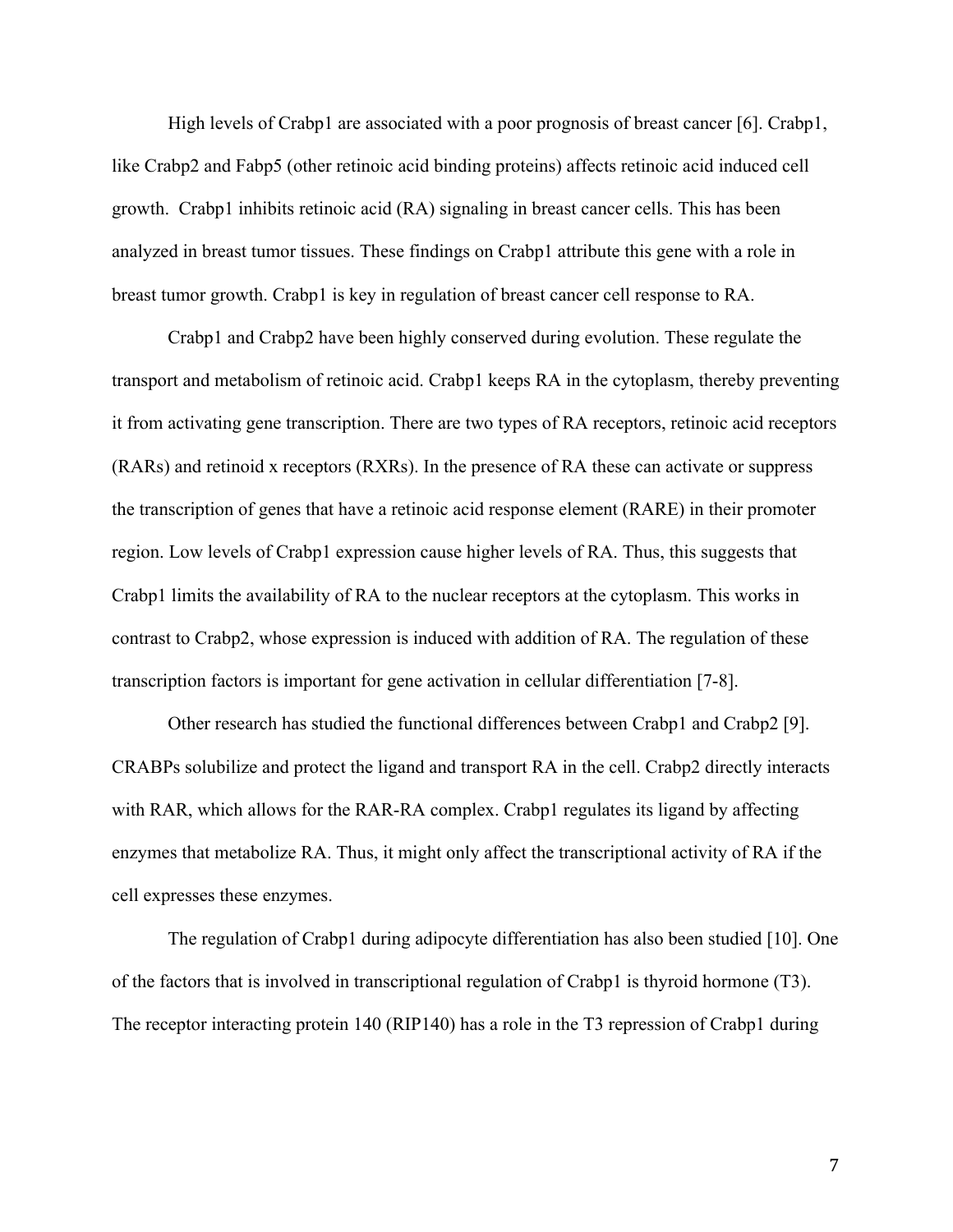adipocyte differentiation. Crabp1 regulates intracellular concentration of RA and RA is thought to be important for the differentiation of adipocytes.

Two proposed roles of Crabp1 are the retention of RA in the cytoplasm and RA metabolism into its derivatives [11]. Thus, Crabp1 is able to regulate the concentration of active RA able to enter the nucleus for transcriptional regulation. Cells that are sensitive to RA have specific regulations over Crabp1. T3 hormones have been found to regulate Crabp1 by activating it in pre-differentiated cells but suppressing it in cells committed to adipocyte differentiation. In this way T3 can stimulate adipocyte differentiation. On the contrary, RA is known to suppress early adipocyte differentiation. Research has found that if low levels of Crabp1 are present, RA can inhibit cell proliferation of precursor cells. Furthermore, in cells already committed to differentiation, RA in the absence of Crabp1 can facilitate differentiation.

Retinoids, derivatives of vitamin A or retinol, affect growth control, epithelial differentiation and embryonic development [12]. Retinoic acid turns a cell line into differentiated non-proliferating cells. Retinoic acid receptors are transcription factors that bind to the promoters of their target genes and activate or repress transcription depending on the presence of a hormone. Retinoids have antitumor activity and have been implicated in human cancer. The pathway for RA metabolism is a feedback system of genes activated by presence of RA. Retinoid receptors bind DNA on retinoic acid responsive elements (RARE). Retinoic acid treatments have been used against cancers since administration of retinoids has favorable impacts on tumor cells.

Retinoids can affect cells nearby and function intercellularly. These can regulate cell proliferation, differentiation and apoptosis [13]. To activate transcription in stem cells, RA inside the cell is first bound to Crabp2 and transported to the nucleus. Then, it binds to RARs, which bind to RXRs. This complex is bound to DNA and activates transcription of RA primary

8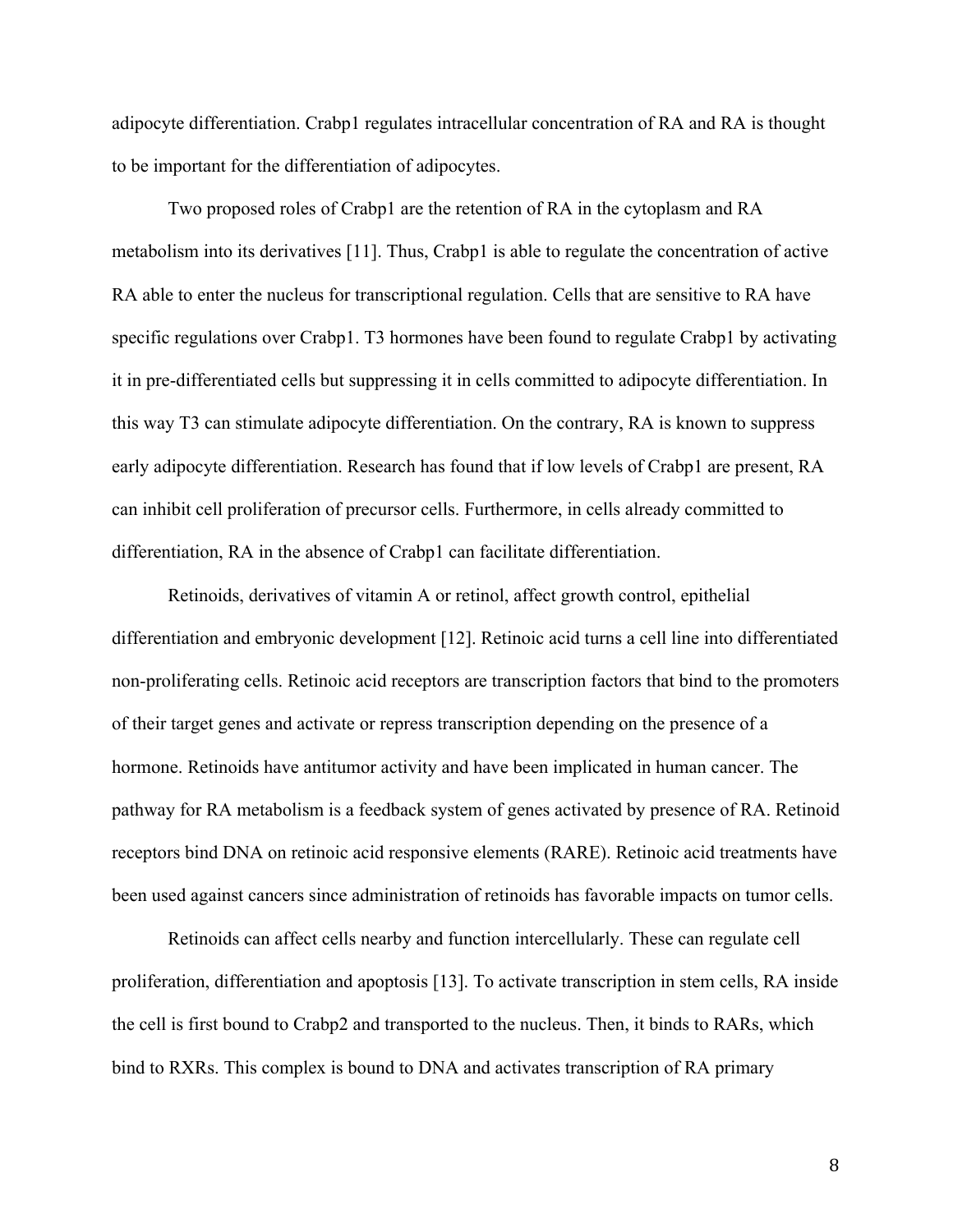response genes. The target genes have enhancers, which contain RAREs to which the RAR-RXR complex can bind. This process induces epigenetic changes, activates transcription of primary target genes, and induces transcription of genes, which further modify gene expression, among other functions. This early signaling cascade can also lead to the differentiation of stem cells. Because of its ability to signal cell differentiation and change patterns of gene expression in tumor cells, retinoids have been a component of cancer treatments. RA is also a potential agent for breast cancer treatment.

Retinoic acid has been shown to affect body fat and insulin sensitivity [14]. Retinoids have a role in controlling lipid and energy metabolism. RA impacts processes that affect mammalian adiposity such as adipogenesis, when pre-adipocytes become adipocytes, and lipogenesis, the process of fatty acid and triglyceride synthesis. Pathways dependent on RAR, such as that of RA, regulate genes encoding proteins of lipid metabolism at the transcriptional level. In humans, an inverse relationship has been noted between vitamin A (from which RA is derived) intake and adiposity. This is because retinoids, their binding proteins, and metabolizing enzymes play a role in the development and metabolic regulation of adipose tissues.

Fatty acid synthase (FAS) is an enzyme that catalyzes the synthesis of fatty acids. Research shows how cellular sterols regulate the *FAS* promoter [15]. Furthermore, sterol regulation is mediated by binding sites for sterol regulatory element binding protein (SREBP) and the transcription factor Sp1. These insights on *FAS* promoter can be used to produce a plasmid with a *FAS* promoter, in order to study the mechanisms that drive *FAS* gene expression.

Transcriptional regulatory mechanisms of *FAS*, specifically in the lactating mammary gland in goats have been studied [16]. Research provides a comparison for human, rats, and goat FAS promoter sequence. Studies characterized the goat *FAS* promoter region. The 5' flanking

9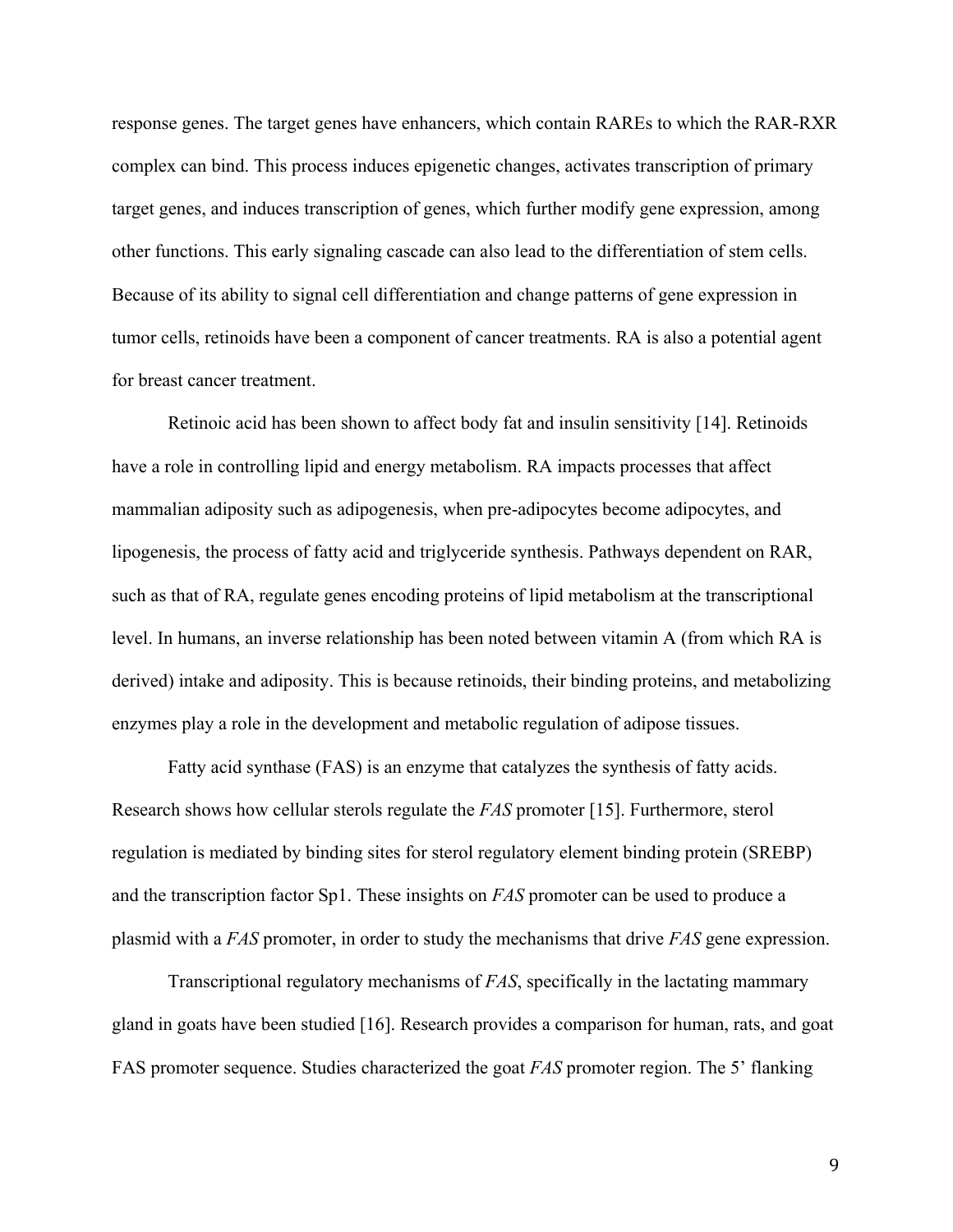region of the goat *FAS* gene was isolated. The core region of the promoter was found to be conserved in humans, rats, goats, and ruminants. This region has transcription factor binding sites such as Sp1, NF-Y, and two sterol response element (SRE) sites. It was shown that two DNA binding sites for SREBP-1 are required to activate the *FAS* promoter. This suggested the binding of two sterol response elements to the *FAS* promoter as the SREBP-1 regulation mechanism of FAS levels.

Fatty acid synthase plays a central role in lipogenesis in mammals. Researchers have studied the role of sterol regulatory element binding protein (SREBP) in the regulation of *FAS* promoter in vivo [17]. Findings showed that SREBP activates the *FAS* promoter. This study also suggests a role of SRE in regulation of *FAS* gene since it is highly conserved in rat, human, and goose *FAS* promoter sequences.

My research builds on these findings and attempts to merge the two known functions of Crabp1: Does Crabp1 regulate lipid accumulation through its ability to regulate the RA dependent gene *FAS*? We hypothesized that Crabp1 regulates the gene expression of *FAS* in mouse mammary gland adipose stromal cells.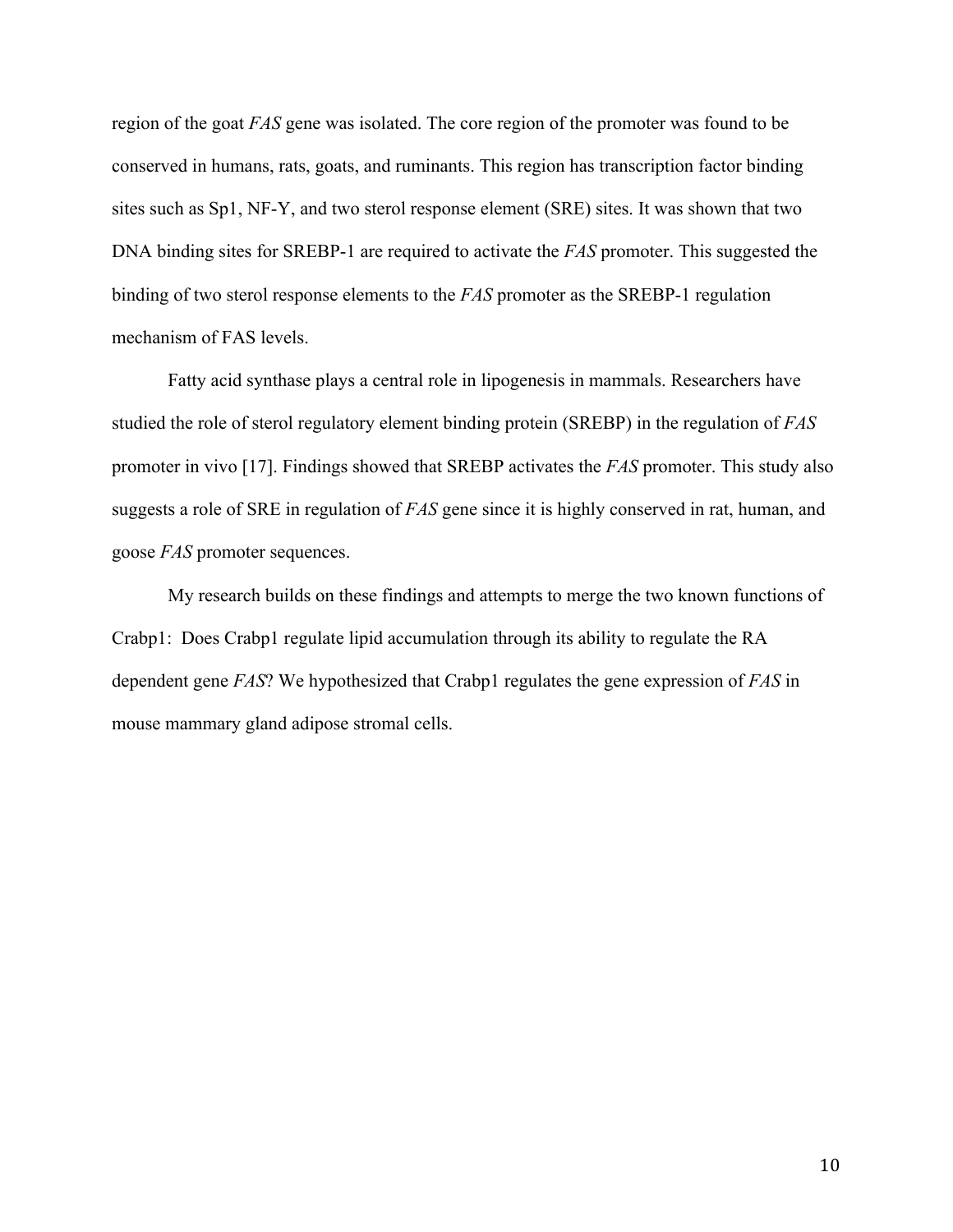#### **Methods:**

#### **Cell Culture and Reagents**

Mammary adipose stromal cells (ASCs) were isolated from nulliparous, lactating, and pregnant female mice [4]. ASCs were resuspended in DMEM and plated with 10% fetal bovine serum (FBS) and 1% antibiotic antimyotic (Ab/Am) (Thermo Fisher Scientific). For splitting into a new flask, they were first washed with PBS, and trypsin was used to remove the cells from the culture surface. The 293T cell line was also cultured in DMEM with 10% FBS and 1% Ab/Am. FAS promoter reporter vector was obtained from Genecopoeia. This vector contains - 293 to -14 base pairs of the FAS human promoter [16]. Retinoic acid was purchased from Sigma.

#### **FAS and Crabp1 Virus Infection**

Primary cells are difficult to transfect, therefore, the 293T cell line was used for transduction of the virus into the primary cells.  $2.5 \times 10^5$  293T cells were plated in a six well plate. 24 hours after plating, the cells were fed with fresh media. Then, Opti-MEM, 7.5µL TransIT-LT1 reagent (Mirus Bio), 600ng target DNA (FAS or FAS and shCrabp1), 400ng delta VPR8.2, and 200ng VSVG were added per well, for a total volume of 250µL. Two wells were used as canary wells and only received 242.5µL Opti-MEM and 7.5µL TransIT-LT1.

24 hours after transfection,  $1.5 \times 10^5$  ASC-N s and ASC-Ls were plated into a six well plate. 48 hours after transfection, the media from the 293T cells were filtered through a 0.45µM filter and added to ASC-Ns and ASC-Ls along with 8µg/mL polybrene. Cells were incubated for four hours at 37°C after which the primary cells were fed with fresh media. 24 hours after virus infection, steps from the previous 24 hours were repeated for a double infection. Three days later the ASC-Ns and ASC-Ls were moved to a 100mm plate and 1µg/mL puromycin was added. The media was changed every two days and 1µg/mL puromycin was added.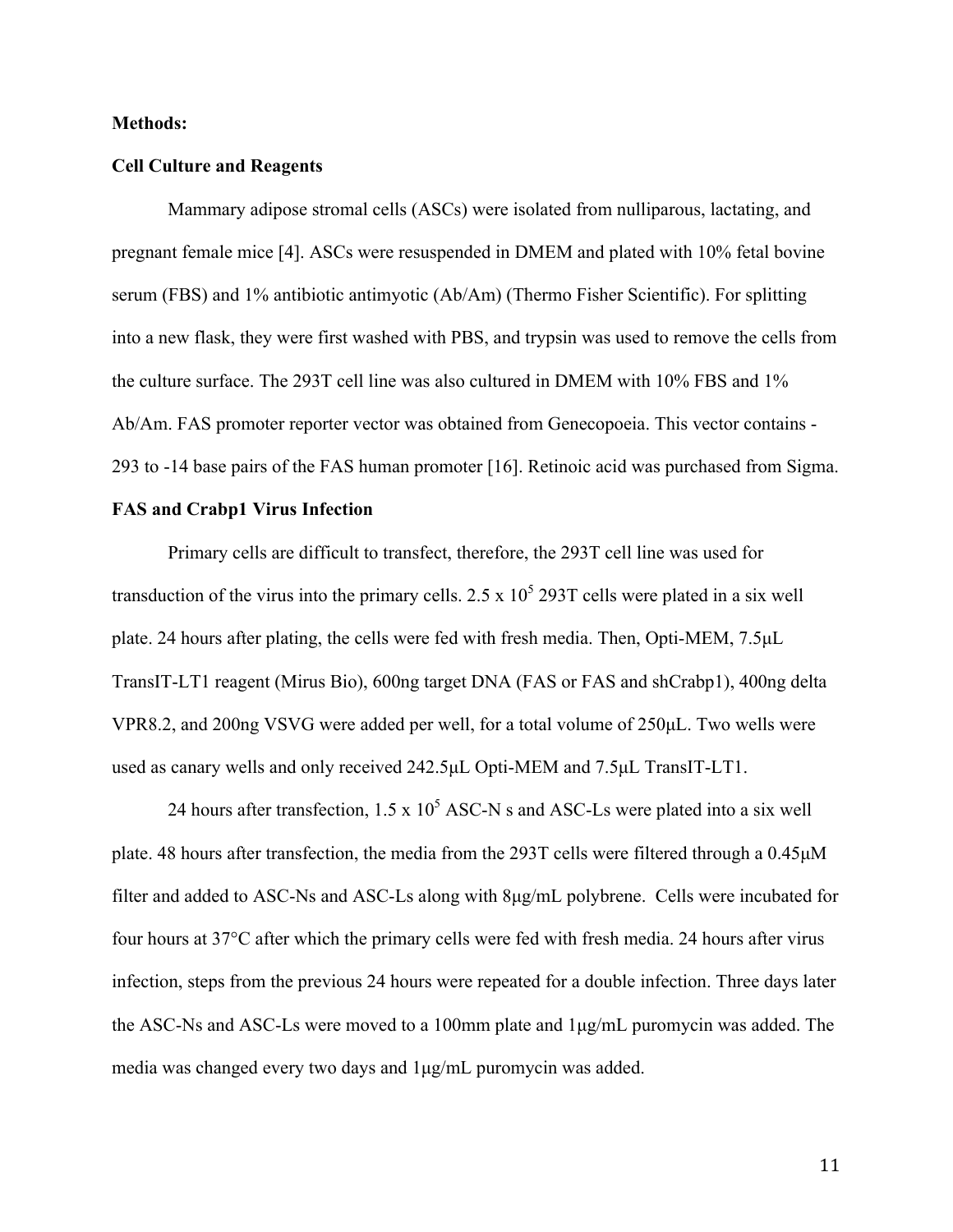#### **Retinoic Acid Treatment**

A stock of 0.1M Retinoic acid (R2625 Sigma) was prepared in DMSO and stored at - 80°C. ASC-Ns were treated with  $0.1\mu$ M,  $0.5\mu$ M, and  $1\mu$ M RA. For –RA cells were treated with 2µL DMSO as vehicle control. A concentration of 1µM RA was used for all following experiments.

#### **Luciferase Assay**

1000 cells per well of the ASC-N-*FAS* promoter and 6 x 10<sup>3</sup> cells per well ASC-L-low Crabp1-*FAS* promoter were plated in a 96 well plate. ASC-N-*FAS* promoter were treated with 1µM RA for 24hrs, 3days, or 8days. The ASC-L-low Crabp1-*FAS* promoter were treated with 1µM RA for 24 hours. The luminescence was measured as described in the Secrete-Pair Luminescence Assay Kit protocol (Genecopoeia) using a Luminometer (Promega). The GL-S reading was normalized to the SEAP reading in order to detect the fold change in *FAS* promoter activity.

#### **Adipocyte Differentiation Assays**

For adipocyte differentiation assays, ASCs were plated in six well plates:  $1.6 \times 10^5$  ASC-N,  $8.3 \times 10^4$  ASC-P, and  $5.6 \times 10^4$  ASC-Ls per well. There were allowed to grow to confluence in DMEM supplemented with 10%FBS and 1%Ab/Am. Once confluence was reached, cells were treated with differentiation media: DMEM, 10%FBS, 1% Ab/Am, 0.5mM IBMX(Sigma), 0.1  $\mu$ M dexamethasone (Sigma) and 0.5  $\mu$ g/mL insulin (Sigma) and 1 $\mu$ M RA for 14 days. Cells were stained with Oil Red O as follows: cells were rinsed with PBS twice, and then were fixed in 1ml/well 10% formalin/PBS for one hour at room temperature. The wells were rinsed twice with dH2O and stained with 1ml per well Oil Red O for two hours. The cells were then washed with  $d_{2}$ O fifteen times. Then, the cells were washed with 1ml per well isopropanol and 300 $\mu$ L of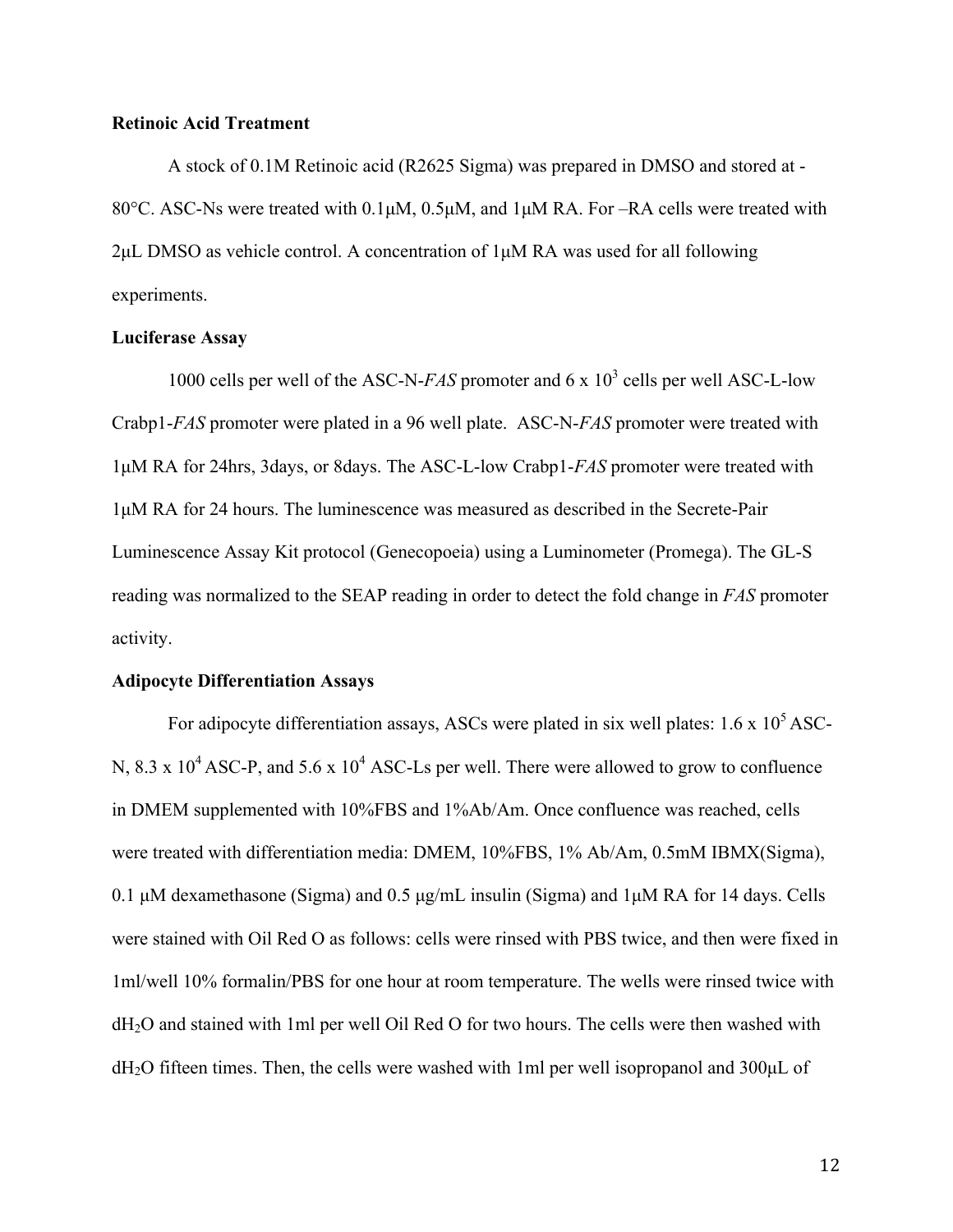each well was transferred to a 96-well plate and absorbance was measured at 515nm with an absorbance microplate reader (BioTek ELx808).

## **RT-PCR analysis**

 $8.75 \times 10^5$  ASC-Ns were plated in each of four 100mm plates. These were treated with 0.1µL, 0.5µL, and 1µM RA and collected at 24 hours.  $1.6 \times 10^5$  ASC-N,  $8.3 \times 10^4$  ASC-P, and  $5.6 \times 10^4$  ASC-Ls were plated in 6 well plates. ASC-N, ASC-P, and ASC-L were treated with 1µM RA and adipocyte differentiation media (see above) or normal growth media for 14 days. Cell pellets were collected and total RNA was isolated and purified following the RNeasy mini kit (Quiagen). RNA was reverse transcribed to cDNA using an iScript cDNA synthesis kit (Bio-Rad). Quantitative real-time PCR analysis was performed using SYBR Green (Bio-Rad) and a Real-Time PCR system (Bio Rad). Data was analyzed via the delta delta Ct method [18].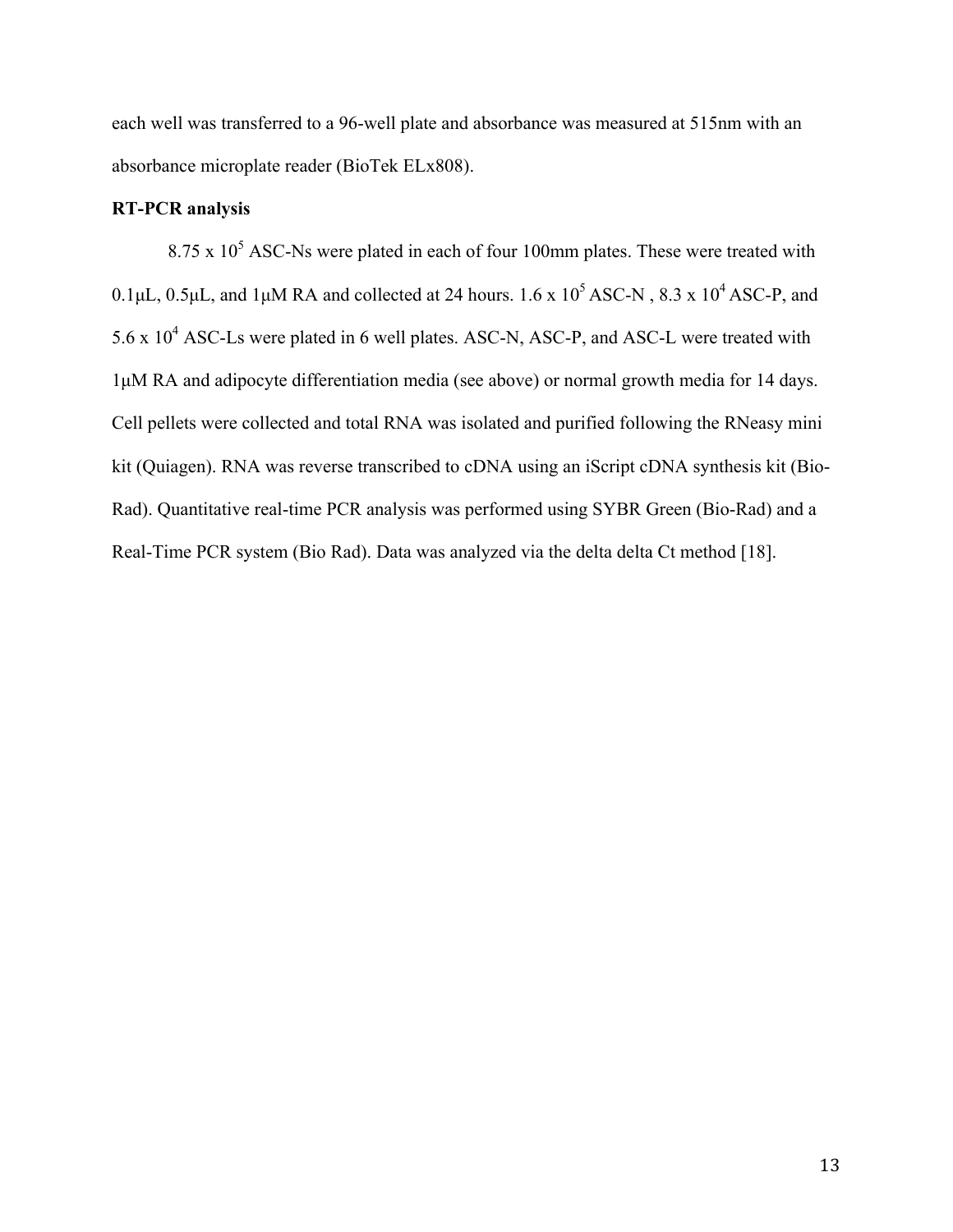#### **Results:**

**Retinoic acid treatment decreases** *FAS* **promoter activity of ASC-L-low Crabp1.** To determine the effects of RA treatment on *FAS* promoter activity in stromal cells with low levels of Crabp1 we performed a luciferase assay. ASC-N, stromal cells isolated from nulliparous mice, have naturally low levels of Crabp1 protein, while ASC-L-low Crabp1 are stromal cells isolated during lactation that have been treated with shRNA against Crabp1 to reduce Crabp1 protein levels [5]. RA treatment did not appear to change the activity of the *FAS* promoter in ASC-Ns at days 1, 3, and 8 post treatment (Figure 1a). It appears that there is a slight decrease at day 8, however this experiment would need to be repeated to verify if it is a significant decrease. A luciferase assay was also performed to determine *FAS* promoter activity in ASC-L-low Crabp1. Results indicate that RA treatment led to an approximate 22% decrease in *FAS* promoter activity 24 hours after transfection (Figure 1b). Taken together our data suggests that RA does not regulate *FAS* promoter activity in ASC-N but may regulate promoter activity in ASC-L-low Crabp1. It should be noted that this experiment was only conducted one time and needs to be repeated for statistical significance.

**Retinoic Acid treatment decreases** *FAS* **and** *Crabp1* **mRNA levels in ASC-Ns.** RT-PCR was done to measure mRNA levels in ASC-Ns treated with 1uM RA (Figure 1c). Since Crabp1 functions to bind RA we hypothesized that treating ASC-Ns with RA might lead to an increase in *Crabp1* mRNA. By extension if Crabp1 is negatively regulating *FAS* transcription that would lead to a subsequent decrease in *FAS* mRNA levels. Our data indicate that *FAS* mRNA levels decrease by 40% when cells were treated with RA compared to that of untreated cells. However, *Crabp1* mRNA levels also decreased by 26% in cells treated with RA. We then speculated that perhaps *FAS* levels may not be changing but rather its function in lipid metabolism was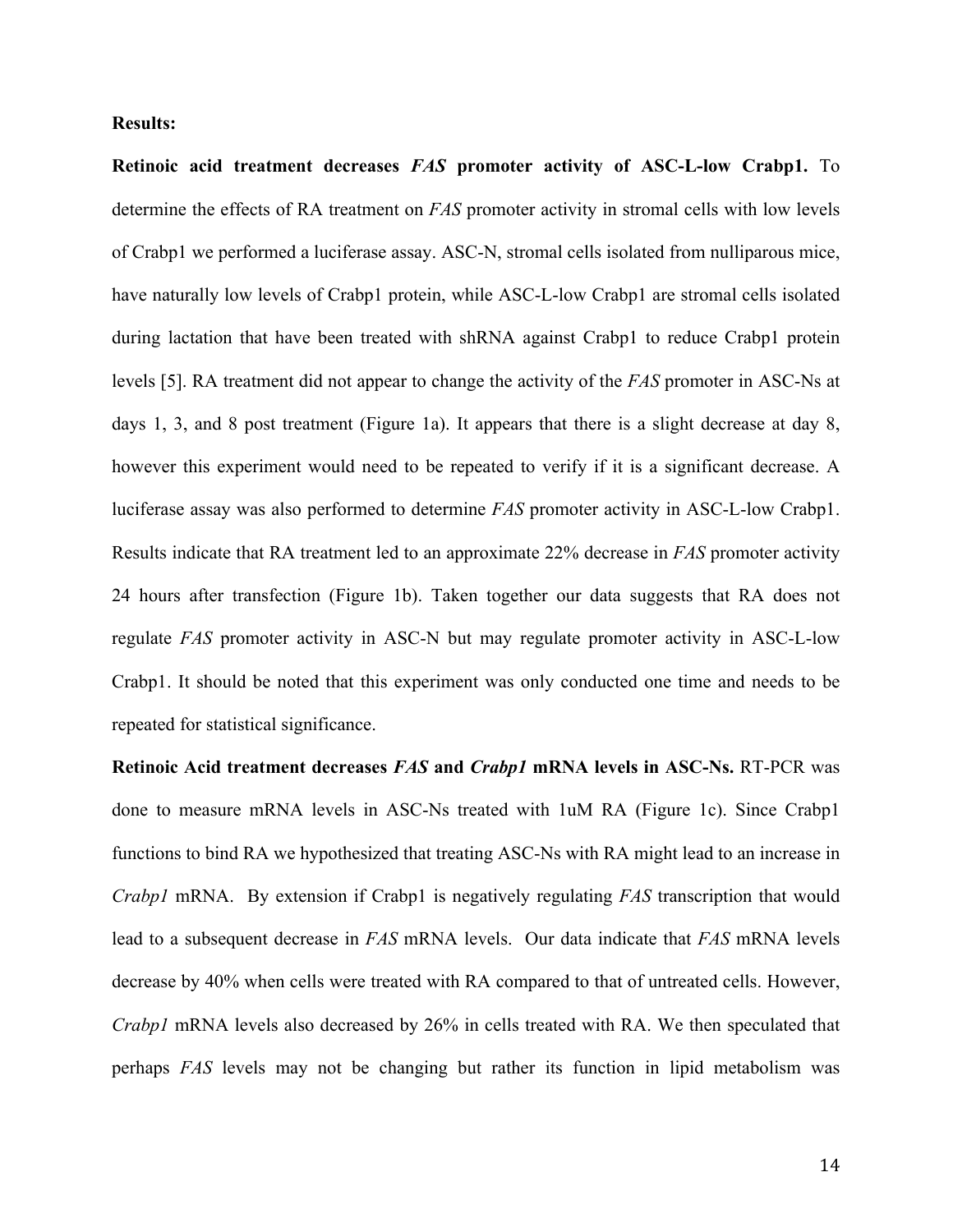decreased. To determine if RA was affecting proteins involved in lipid metabolism we examined mRNA levels of *KLF2* and *Pref-1*. These proteins inhibit adipocyte differentiation and therefore are expected to decrease upon lipid accumulation in mature adipocytes. FAS may function to decrease the levels of these proteins. RT-PCR data indicate that mRNA levels of *KLF2*  increased 141% and mRNA levels of *Pref-1* increased 150% in ASC-Ns treated with RA compared to untreated cells. These data suggest that RA is keeping the cells in an undifferentiated state and they are not capable of accumulating lipid. This is in keeping with the decrease in *FAS* mRNA. Taken together the data suggest that RA inhibits lipid metabolism in ASC-Ns but not through an increase in Crabp1. It should be noted that this experiment was only conducted one time and needs to be repeated for statistical significance.

**ASC-Ls prevent lipid accumulation even in the presence of adipocyte differentiation media.**  A lipid accumulation assay was done in ASC-Ns, ASC-Ls, and ASC-Ps treated with media that contains components designed to force adipocyte differentiation and lipid accumulation. Previous data has shown that ASC-Ls accumulate significantly less lipid than ASC-N and ASC-P [5]. We hypothesized that this decrease in lipid accumulation could be due to high levels of Crabp1 inhibiting FAS levels. To determine if the levels of lipid accumulation with RA treatment correspond with the levels of FAS and Crabp1 we performed adipocyte differentiation assays followed by Oil Red O staining. Our results indicate that ASC -Ns treated with RA had increased lipid accumulation by 2 fold compared to untreated cells. Interestingly, ASC-Ps treated with RA showed a decrease in lipid accumulation by 0.5 fold. ASC-Ls showed a slight increase in lipid accumulation. However, this increase in lipid accumulation should be taken in context with the overall amount of lipid accumulation in other cell types. ASC-Ns and ASC-Ps accumulated a much higher amount of lipid when compared to ASC-Ls (Figure 2). These data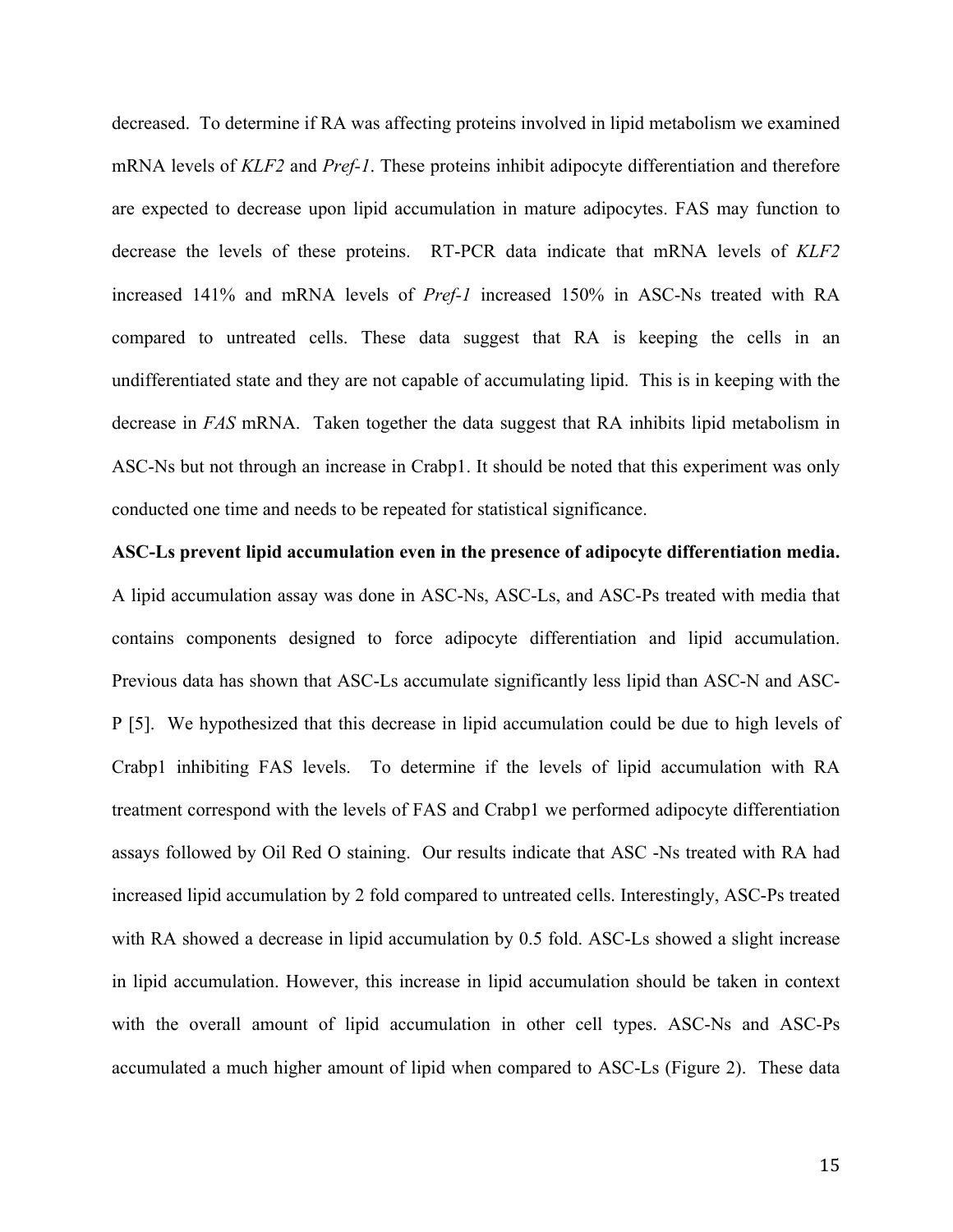correspond to previously published results in that ASC-Ls accumulate less lipid [5] and extends the research by showing that RA treatment increases lipid accumulation levels.

*Crabp1* **mRNA levels are correlated with FAS mRNA levels upon retinoic acid treatment in cells forced to accumulate lipid.** To evaluate the gene expression changes in ASCs isolated from multiple stages of development (ASC-pregnant, ASC-N, ASC-L) that underwent the lipid accumulation assay (Figure 2) we extracted the RNA from them at the end of the assay. We hypothesized that changes in Crabp1 might regulate FAS levels which may then contribute to the cells ability to accumulate lipid. This is different from the experiments described above (Figure 1c) in that these cells were provided reagents that force lipid accumulation. It could be that Crabp1 only works to regulate FAS under those conditions. To test this hypothesis we treated cells with RA and adipocyte differentiation media and performed RT-PCR (Figure 3a-d).

Treatment of RA in cells under differentiation conditions increased *Crabp1* mRNA 2.7 fold in ASC-Ns and 14.7 fold in ASC-Ls, but decreased 0.2 fold (80%) in ASC-Ps (Figure 3a). *Crabp2* mRNA increased 2 fold in ASC-Ns, but decreased by 0.06 fold (94%) in ASC-Ps and 0.8 fold (20%) in ASC-Ls (Figure 3b). This shows an inverse relationship between levels of Crabp1 and Crabp2 in ASC-Ls as expected due to their opposite functions in the cell [7]. RA treatment caused *FAS* mRNA levels to increase 1.4 fold in ASC-Ns and 3 fold in ASC-Ls, but a decrease by 0.07 fold (93%) in ASC-Ps (Figure 3c). This suggests that Crabp1 does not regulate *FAS* mRNA levels in cells forced to undergo lipid accumulation.

Although our data do not implicate Crabp1 as a negative regulator of FAS levels, it could be that Crabp1 is regulating FABP4 levels. One of the proteins involved in the adipocyte differentiation pathway is the receptor PPARγ. The binding of another protein called TRAP220 leads to the transcription of *FABP4* and this promotes differentiation of adipocytes. We predicted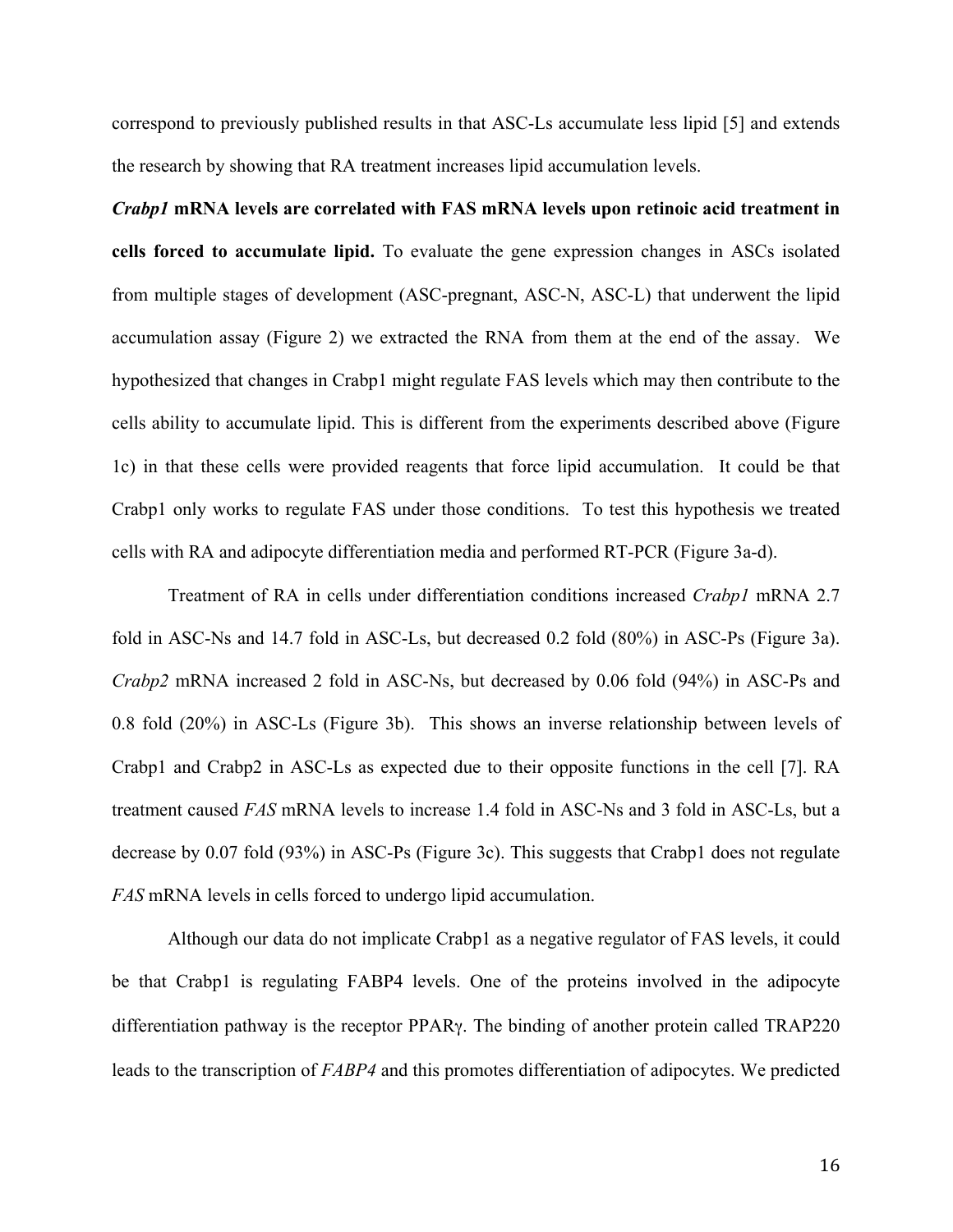that Crabp1 could be involved in this pathway to regulate lipid accumulation in ASC-Ls because it also interacts with TRAP220 [20]. To determine if Crabp1 regulated FABP4, we measured *FABP4* mRNA levels in ASC-Ns treated with both RA and adipocyte differentiation media. Levels of *FABP4* mRNA levels increased 1.4 fold in ASC-Ns and 5 fold in ASC-Ls, but decreased by 0.08 fold in ASC-Ps (Figure 3d). Taken together, our data suggest that the stages of the mammary gland respond to RA treatment differently when exposed to adipocyte differentiation media. In addition, our data suggest that Crabp1 does not negatively regulate *FAS* levels. Increased levels of *FABP4* and *FAS* in ASC-Ls also suggest that high levels of Crabp1 will not necessarily lead to a decrease in lipid synthesis. It should be noted that this experiment was only conducted one time and needs to be repeated for statistical significance.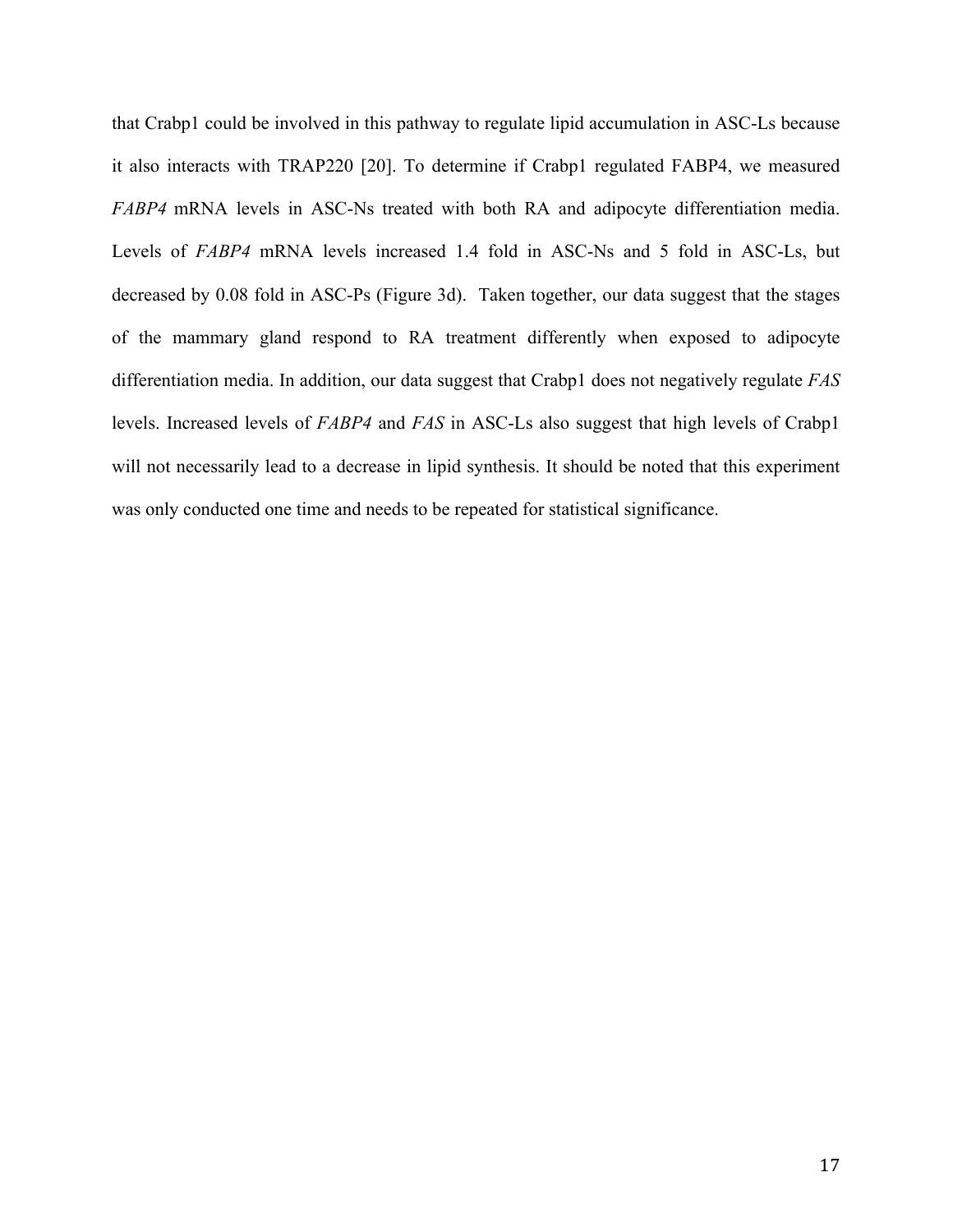#### **Discussion:**

High levels of Crabp1 in the mammary gland are associated with poor prognosis in PABCs. Previous research indicates that Crabp1 promotes tumor growth and that it prevents lipid accumulation. However it is unclear how Crabp1 prevents lipid accumulation. This study was conducted to begin to understand this mechanism. In this report we have shown that treating cells with RA leads to a decrease in *FAS* promoter activity of ASC-L-low Crabp1, but does not appear to change *FAS* promoter activity in ASC-Ns. It is interesting to note that treatment of ASC-L-low Crabp1 cells with RA decreased the *FAS* promoter activity by 22%. It would be worthwhile to return to those cells to ensure that Crabp1 levels are in fact still low and do not have restored levels of Crabp1. If this was the case we are tempted to speculate that Crabp1 may be regulating the *FAS* promoter. Additional experiments would be needed to ensure the Crabp1 levels as well as performing luciferase assays with ASC-Ls to measure *FAS* promoter activity in cells that normally have high levels of Crabp1.

We also report that retinoic acid treatment also leads to decreased *FAS* and *Crabp1* mRNA levels in ASC-Ns, suggesting that RA inhibits lipid metabolism, but not through increasing Crabp1. However, ASC-Ls (cells with normally high Crabp1 levels) showed a slight increase in lipid accumulation when treated with RA, but extremely low lipid accumulation compared to other cell types, corroborating previously published research [5]. ASC-Ns (cells with low Crabp1) had increased lipid accumulation when treated with RA. These results are consistent with previous research and suggest that the role of Crabp1 binding to RA may not be involved in its ability to regulate lipid accumulation. Furthermore, *Crabp1* mRNA levels correlated with *FAS* mRNA levels upon RA treatment in cells forced to accumulate lipid, suggesting that Crabp1 is not a negative regulator of FAS levels under those conditions.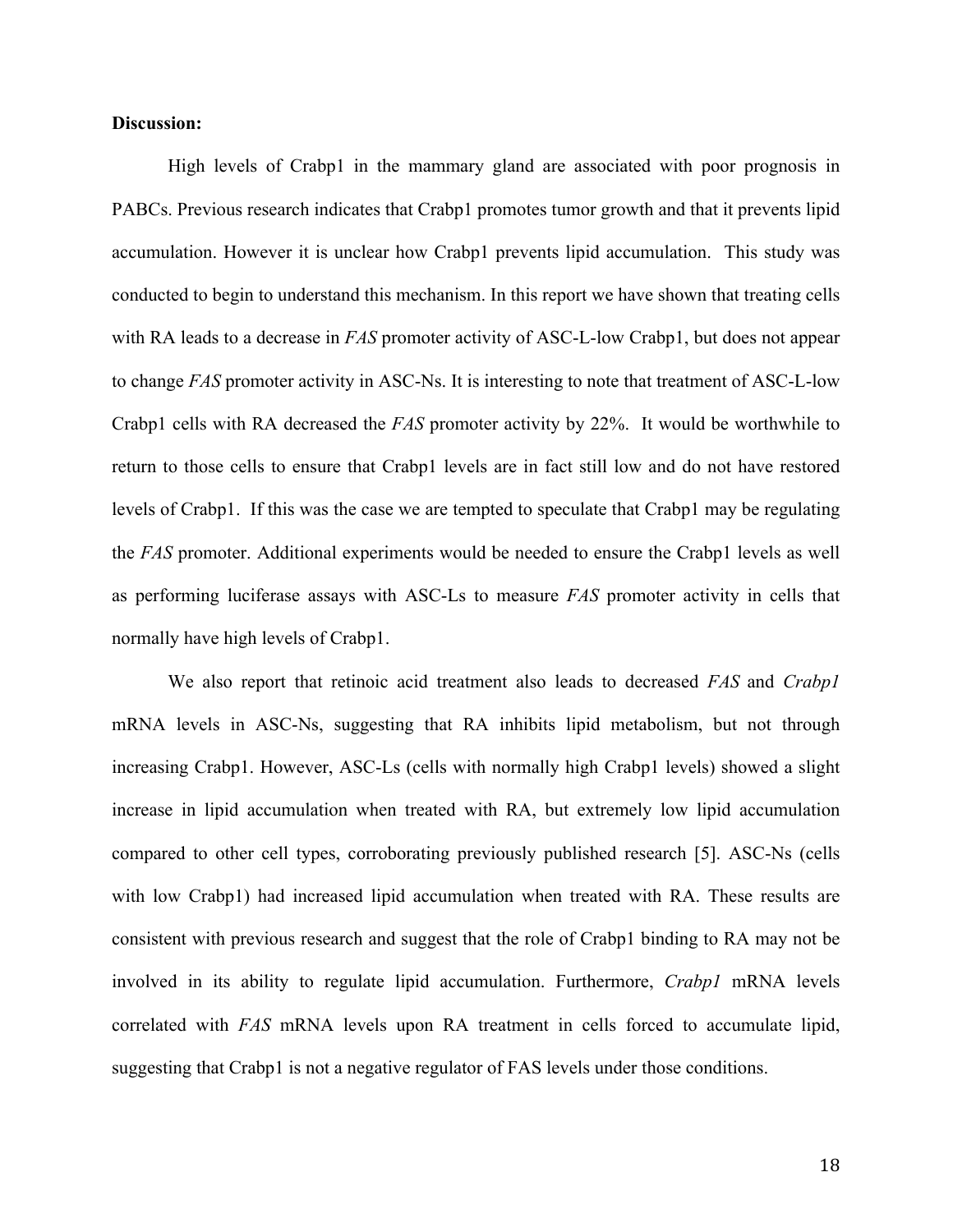The data reported herein do not support the hypothesis that Crabp1 regulates lipid accumulation through the regulation of the RA dependent gene *FAS*. It is possible that Crabp1 is able to regulate lipid accumulation independent of its ability to bind to RA, possibly through different domains on the protein. This is a plausible explanation for why RA dependent genes were affected by RA treatment, but not in a Crabp1 dependent matter. It should be noted that RA has been shown to inhibit lipid metabolism and adipogenesis [19]. Others studies have shown that RA does not decrease lipid accumulation [22]. Therefore lipid metabolism and lipid accumulation could involve distinct pathways and Crabp1 could be acting solely to regulate lipid accumulation. Crabp1 binding and retention of RA would therefore not affect FAS and FABP4 levels. However, whether or not Crabp1 inhibits lipid accumulation through regulation of RA still needs to be fully determined.

In order to fully address the hypothesis we must first return to the functions of Crabp1. It is known to bind and sequester RA in the cytoplasm and thereby prevent transcriptional activation of RA responsive genes [6]. It also functions to prevent lipid accumulation [5]. Rather than try to determine if Crabp1 regulates lipid accumulation by binding to RA it would first be important to determine how Crabp1 accomplishes these two functions. Crabp1 binds to RA at the lipocalin/ cytosolic fatty-acid binding protein family domain [21]. However the domain(s) responsible for the lipid accumulation function are unknown. It would be interesting to perform experiments that determine the structure-function relationship of the protein by overexpressing truncated protein and performing lipid accumulation assays. This would be the next step in our understanding of the role of Crabp1 in lipid accumulation as well as if this function is important in its role as a tumor promoter.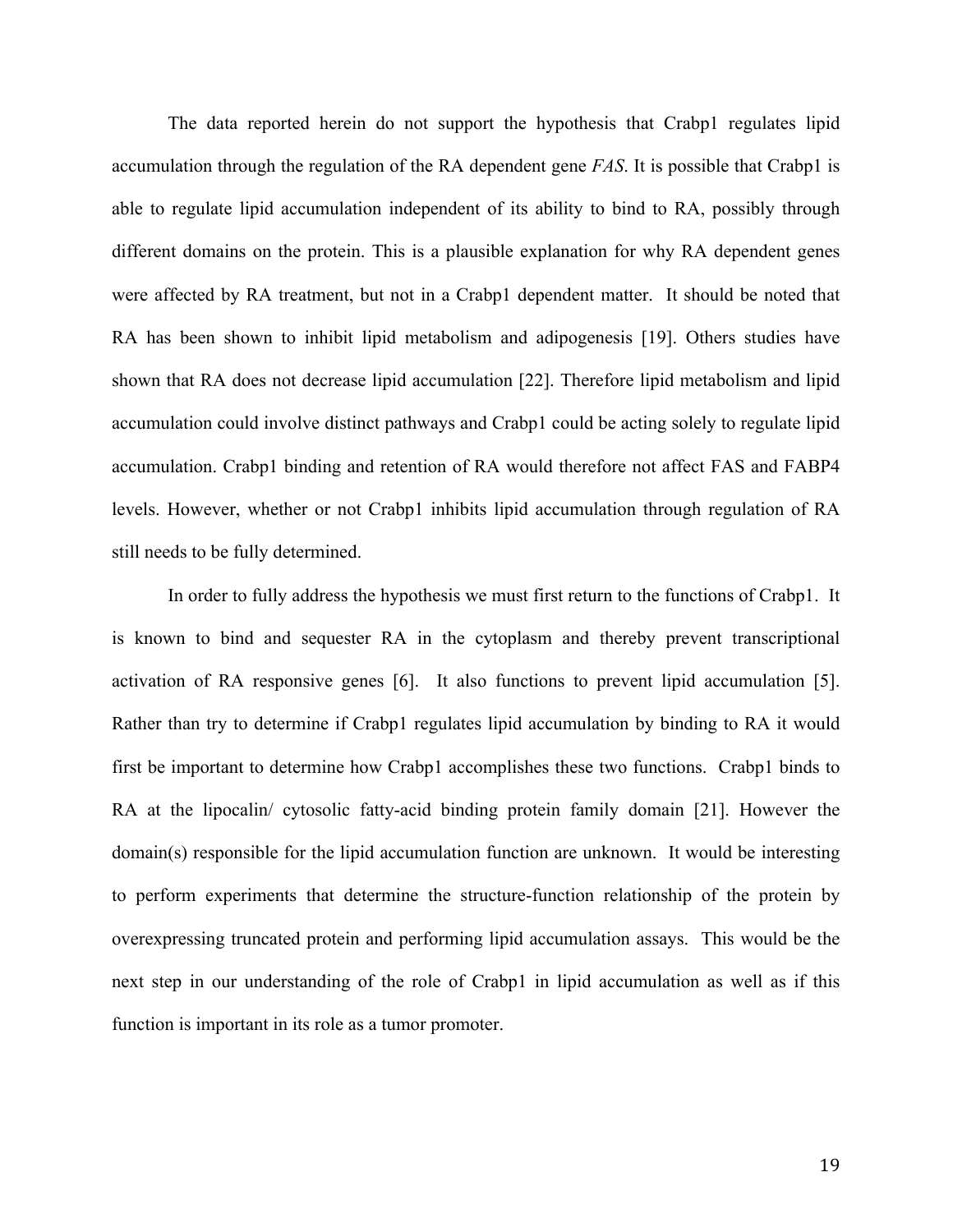It is important that the known functions of Crabp1 in the cell be understood in order to study how Crabp1 promotes tumor growth, particularly in ASC-Ls. Research has shown that PABCs diagnosed during lactation are associated with poor prognosis [2,5]. Furthermore, high levels of Crabp1 are associated with poor prognosis in breast cancer [6]. Knowing the RA and lipid associated functions of Crabp1, and that it plays a role in tumor promotion in PABCs, led us to investigate its role in FAS expression in the presence of RA treatment. Although our results suggest that Crabp1 is not regulating FAS expression, these are consistent with previous research in that ASC-Ls fail to accumulate lipid in comparison to other cell types. Also, our results suggest that RA increases lipid accumulation in ASC-Ns and slightly on ASC-Ls, but not ASC-Ps, thus it could be dependent upon the microenvironment of the mammary gland at particular stages. It is probable that high levels of Crabp1 in ASC-Ls decreased the impact of this RA function. However, further understanding of Crabp1 structure-function relation is needed to investigate its lipid regulation function. The finding of mechanisms present during this stage of mammary gland development and how these can promote tumorigenesis, could allow us to further understand and treat PABCs.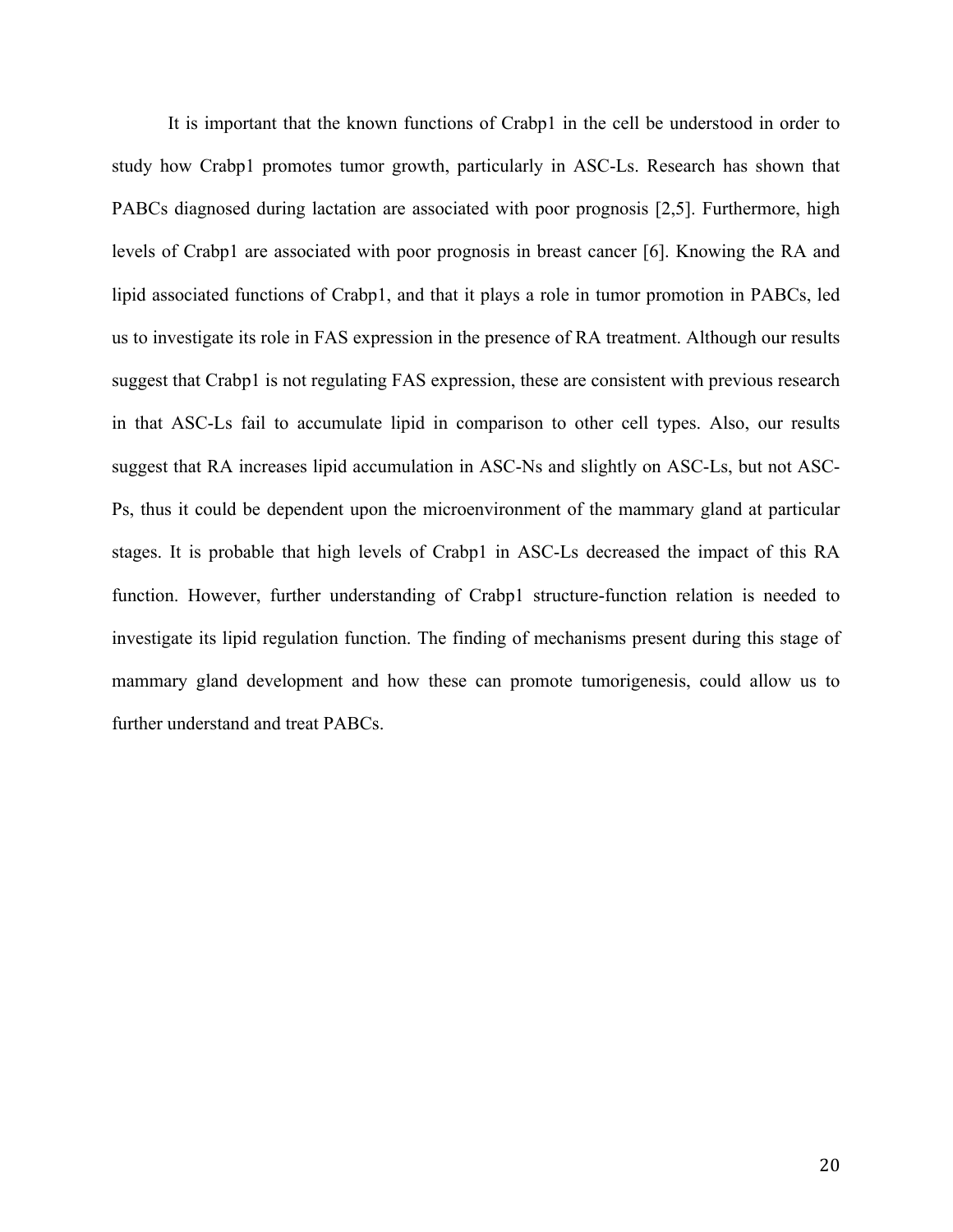# **References:**

- 1. Treating Breast Cancer During Pregnancy. American Cancer Society. 2016. Available from: http://www.cancer.org/cancer/breastcancer/moreinformation/pregnancy-and-breastcancer
- 2. Shields AD. Pregnancy-associated breast cancer. Rev Obstet Gynecol. 2012; 5(2): 94-9.
- 3. Wiseman BS, Werb Z. Stromal effects on mammary gland development and breast cancer. Science. 2002 May 10;296(5570):1046-9.
- 4. Schedin P. Pregnancy-associated breast cancer and metastasis. Nature Reviews Cancer. 2006; 6(4): 281-91.
- 5. McCready et al.: Pregnancy-associated breast cancers are driven by differences in adipose stromal cells present during lactation. Breast Cancer Research 2014; 16: R2.
- 6. Liu RZ, Garcia E, Glubrecht DD, Poon HY, Mackey JR, Godbout R. CRABP1 is associated with a poor prognosis in breast cancer: adding to the complexity of breast cancer cell response to retinoic acid. Molecular cancer. 2015; 14(1): 1.
- 7. Donovan M, Olofsson B, Gustafson AL, Dencker L, Eriksson U. The cellular retinoic acid binding proteins. The Journal of steroid biochemistry and molecular biology. 1995; 53(1): 459-65.
- 8. Balmer JE, Blomhoff R. Gene expression regulation by retinoic acid. Journal of lipid research. 2002; 43(11):1773-808.
- 9. Dong D, Ruuska SE, Levinthal DJ, Noy N. Distinct roles for cellular retinoic acid-binding proteins I and II in regulating signaling by retinoic acid. Journal of Biological Chemistry. 1999; 274(34):23695-8.
- 10. Park SW, Huang WH, Persaud SD, Wei LN. RIP140 in thyroid hormone-repression and chromatin remodeling of Crabp1 gene during adipocyte differentiation. Nucleic acids research. 2009; 37(21): 7085-94.
- 11. Wei LN. Chromatin remodeling and epigenetic regulation of the CrabpI gene in adipocyte differentiation. Biochimica et Biophysica Acta (BBA)-Molecular and Cell Biology of Lipids. 2012; 1821(1): 206-12.
- 12. Lei M, de Thé H. Retinoids and retinoic acid receptor in cancer. European Journal of Cancer Supplements. 2003; 1(2): 13-8.
- 13. Gudas LJ, Wagner JA. Retinoids regulate stem cell differentiation. Journal of cellular physiology. 2011; 226(2): 322-30.
- 14. Bonet ML, Ribot J, Palou A. Lipid metabolism in mammalian tissues and its control by retinoic acid. Biochimica et Biophysica Acta (BBA)-Molecular and Cell Biology of Lipids. 2012; 1821(1): 177-89.
- 15. Bennett MK, Lopez JM, Sanchez HB, Osborne TF. Sterol Regulation of Fatty Acid Synthase Promoter coordinate feedback regulation of two major lipid pathways. Journal of Biological Chemistry. 1995; 270(43): 25578-83.
- 16. Li J, Luo J, Xu H, Wang M, Zhu J, Shi H, Haile AB, Wang H, Sun Y. Fatty acid synthase promoter: Characterization, and transcriptional regulation by sterol regulatory element binding protein-1 in goat mammary epithelial cells. Gene. 2015; 561(1): 157-64.
- 17. Latasa MJ, Moon YS, Kim KH, Sul HS. Nutritional regulation of the fatty acid synthase promoter in vivo: sterol regulatory element binding protein functions through an upstream region containing a sterol regulatory element. Proceedings of the National Academy of Sciences. 2000; 97(19): 10619-24.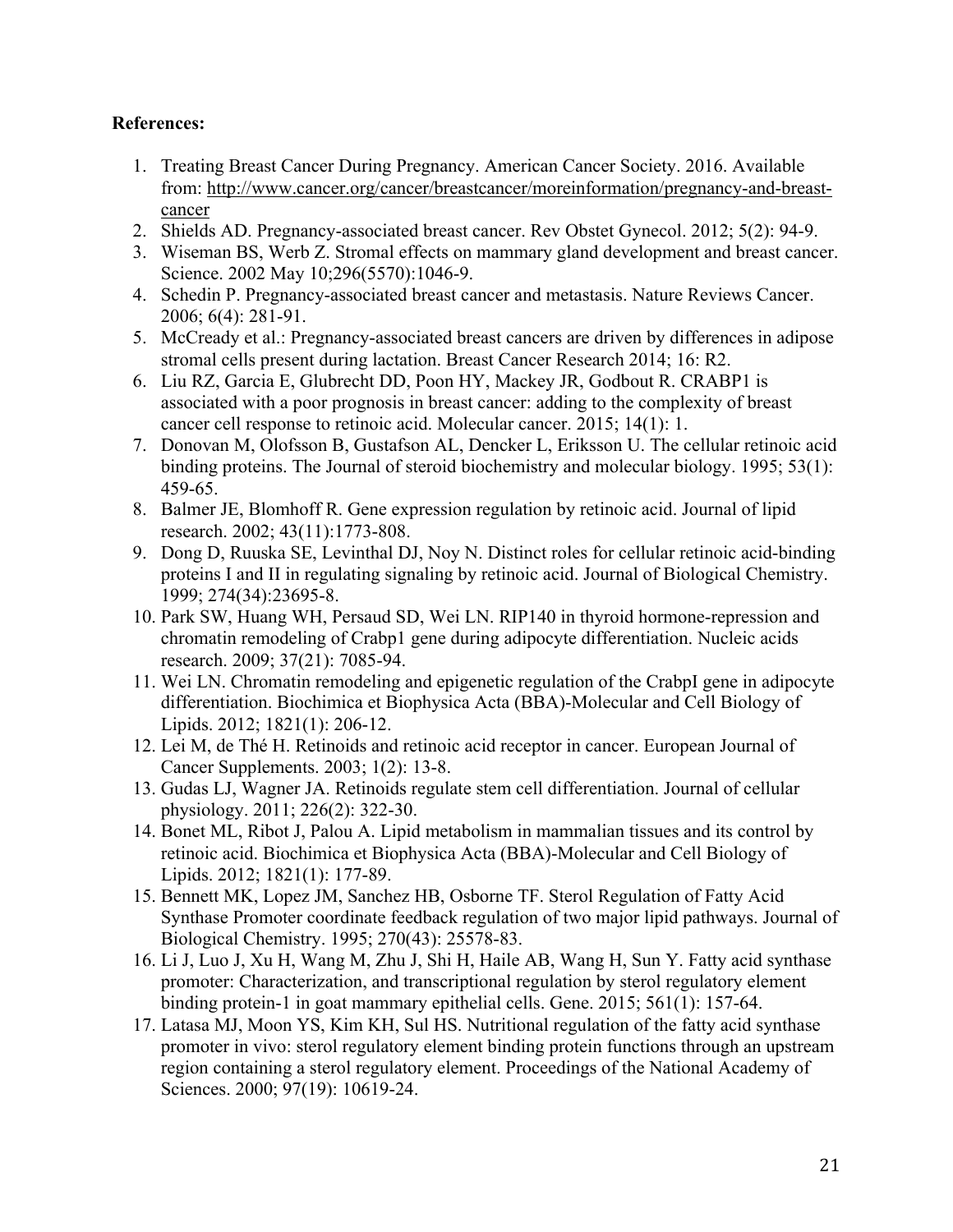- 18. Livak KJ, Schmittgen TD. Analysis of relative gene expression data using real-time quantitative PCR and the  $2-\Delta\Delta$ CT method. Methods. 2001 Dec 1;25(4):402-8.
- 19. Berry DC, DeSantis D, Soltanian H, Croniger CM, Noy N. Retinoic acid upregulates preadipocyte genes to block adipogenesis and suppress diet-induced obesity. Diabetes. 2012 May 1;61(5):1112-21.
- 20. Rosen ED, MacDougald OA. Adipocyte differentiation from the inside out. Nature reviews Molecular cell biology. 2006 Dec 1;7(12):885-96.
- 21. CRABP1 cellular retinoic acid binding protein 1 [Homo sapiens (human)] Gene NCBI [Internet]. National Center for Biotechnology Information. U.S. National Library of Medicine; 2017 Mar 12. Available from: https://www.ncbi.nlm.nih.gov/gene/1381
- 22. Mcilroy GD, Tammireddy SR, Maskrey BH, Grant L, Doherty MK, Watson DG, Delibegović M, Whitfield PD, Mody N. Fenretinide mediated retinoic acid receptor signalling and inhibition of ceramide biosynthesis regulates adipogenesis, lipid accumulation, mitochondrial function and nutrient stress signalling in adipocytes and adipose tissue. Biochemical pharmacology. 2016 Jan 15;100:86-97.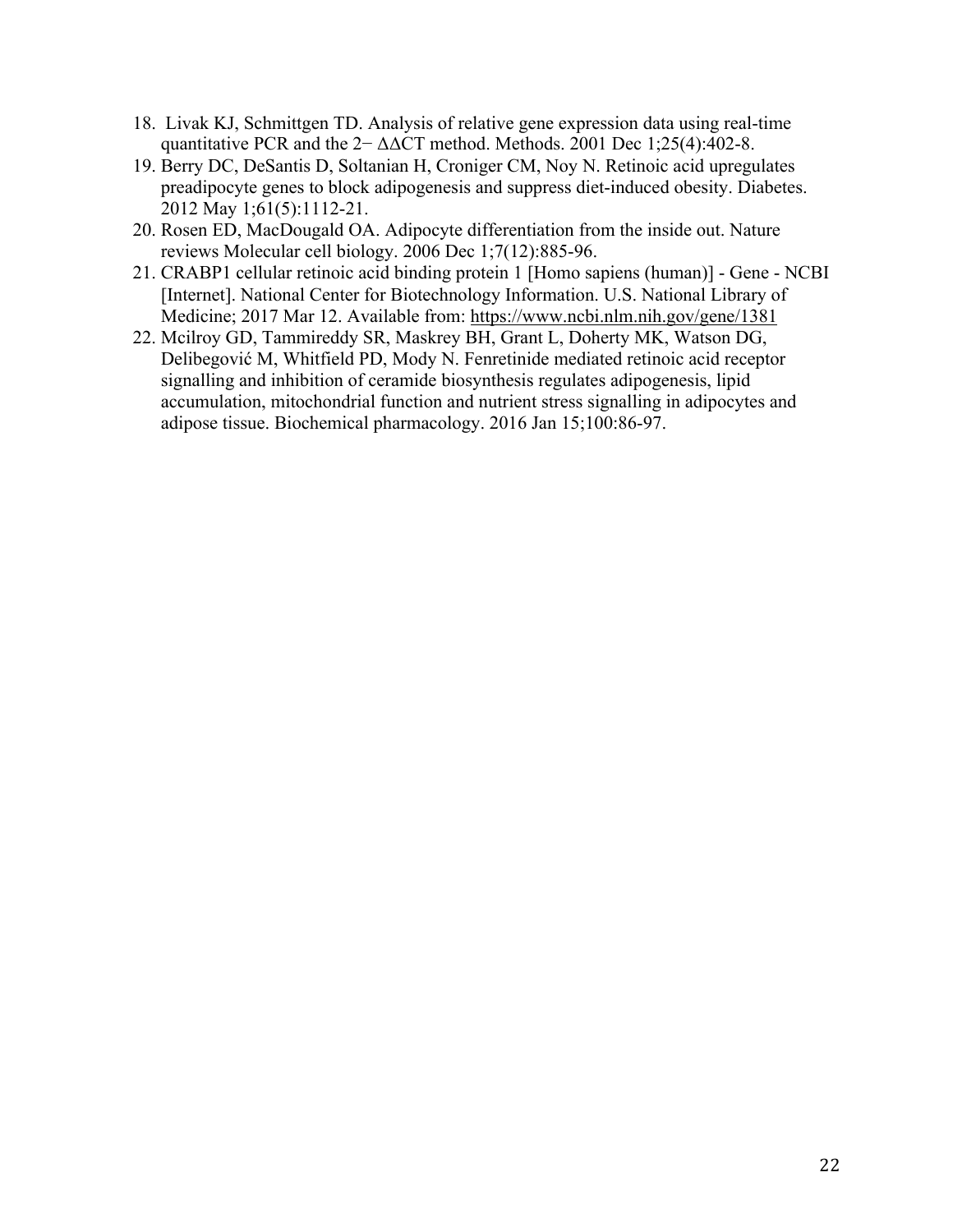

**Figure 1: Retinoic acid treatment decreases** *FAS* **promoter activity of ASC-L-low Crabp1 and decreases** *FAS* **and** *Crabp1* **mRNA levels in ASC-Ns. (a)** Luciferase assay of ASC-Ns transfected with the *FAS* promoter. These were treated with 1µM RA and were collected at 24hrs, 3 days, and 8 days. Treated cells were compared to untreated cells (-RA). **(b)** ASC-L-low Crabp1 cells transfected with the *FAS* promoter were treated with 1µM RA. RA treated ASC-Llow Crabp1 were compared to untreated cells. **(c)** RT-PCR was used to measure mRNA levels of several genes in transfected ASC-Ns expressing the *FAS* promoter. Data was normalized to GAPDH. RA treated cells were compared to untreated cells. Untreated cells were set to one  $(n=1)$ .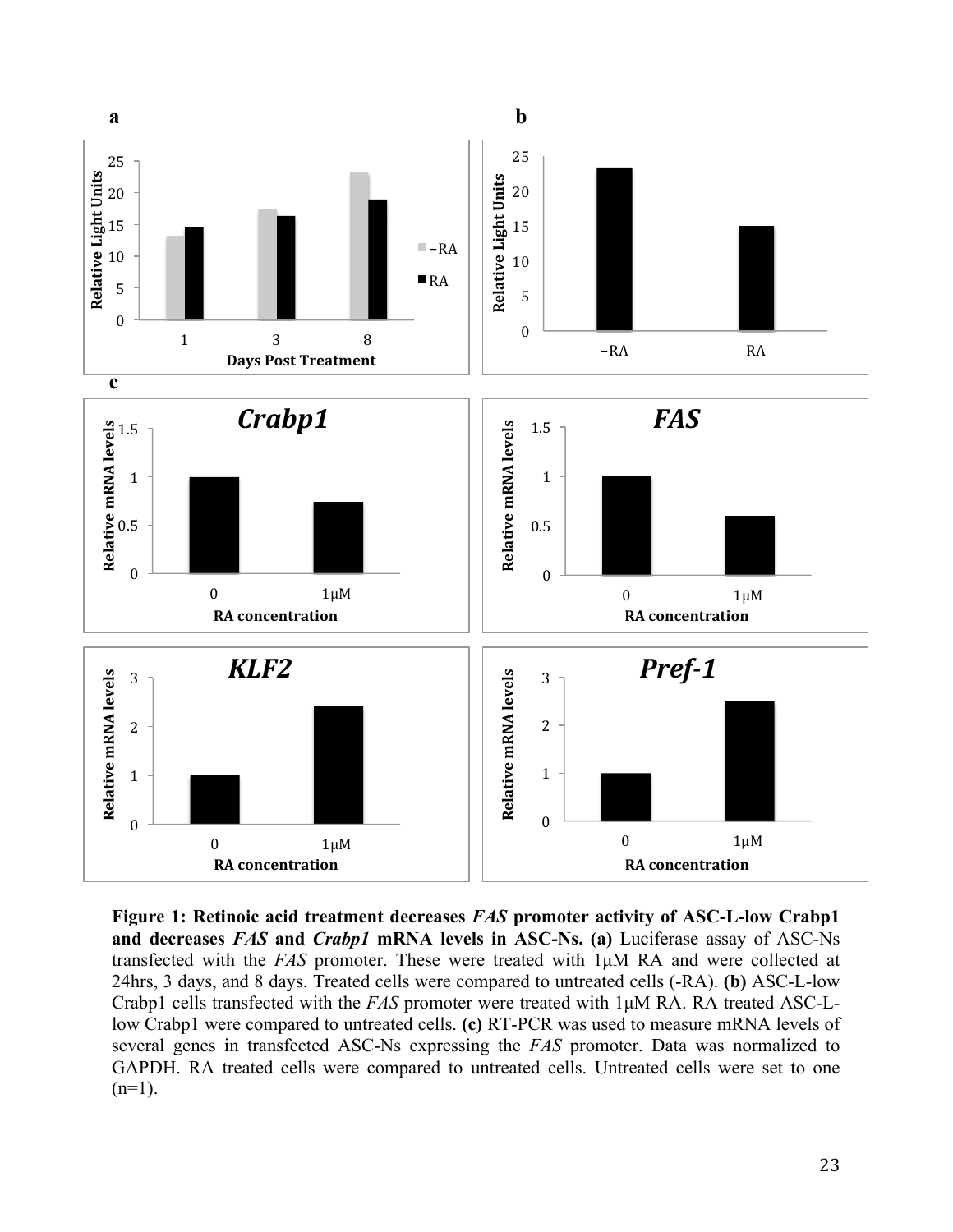

## **Figure 2: Retinoic acid treatment effects on lipid accumulation are stage dependent.**

Quantification of Oil Red O staining of ASC-Ns, ASC-Ps, and ASC-Ls treated with adipocyte media and 1µM RA. Absorbance was measured at 510nm. RA treated cells are compared to untreated cells (-RA). (n=1).